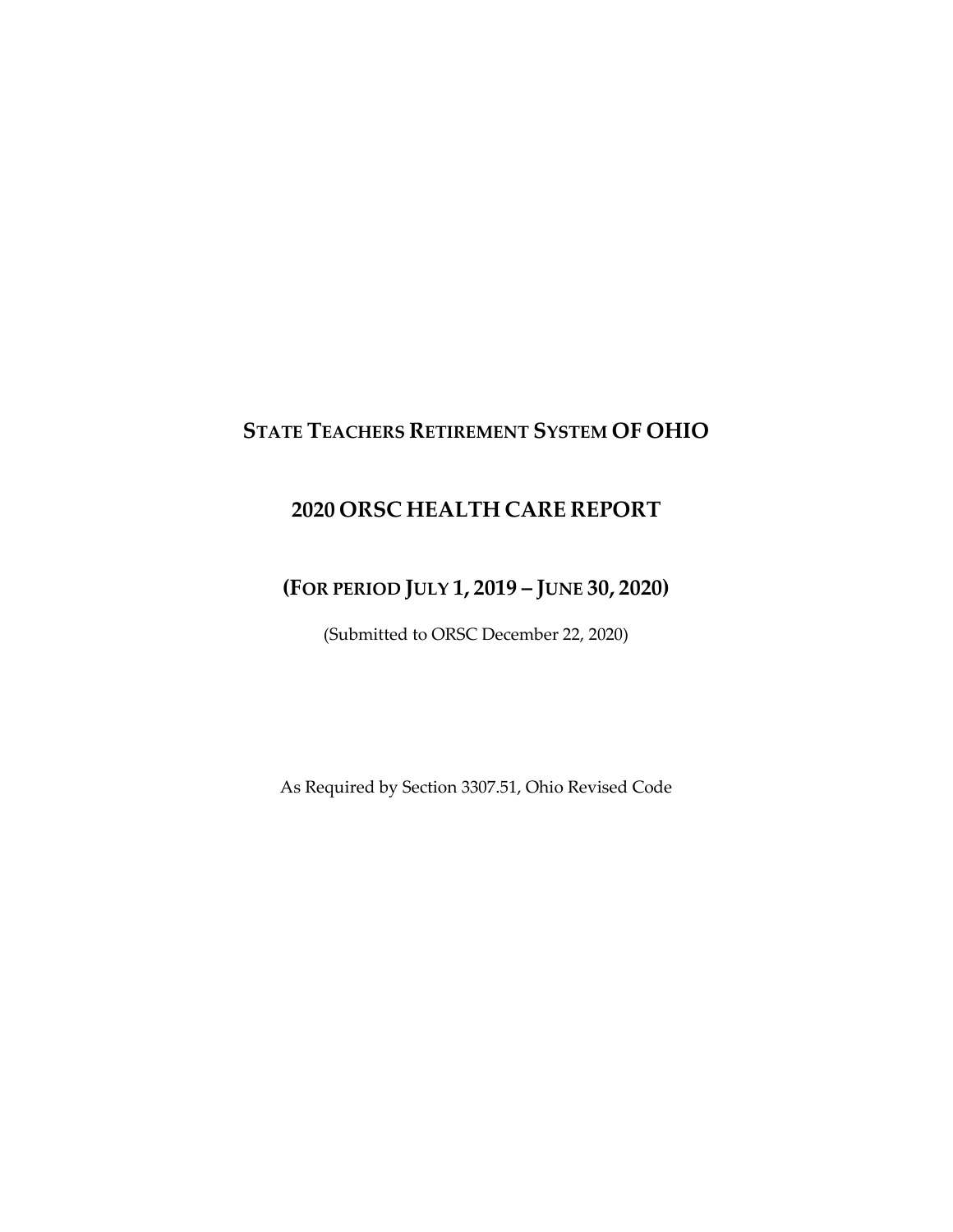## **Year in Review-2020**

The State Teachers Retirement Board is permitted by law to offer a cost-sharing, multiple-employer health care plan. STRS Ohio provides access to health care coverage to eligible retirees who participated in the defined benefit or combined plan and their eligible dependents.

Coverage under the current program includes hospitalization, physicians' fees, prescription drugs and partial reimbursement of monthly Medicare Part B premiums. The State Teachers Retirement Board has discretionary authority over how much, if any, of the associated health care costs will be absorbed by the plan. Benefit recipients pay a portion of the health care cost in the form of a monthly premium. STRS Ohio has established a health care assistance program for low income career teachers that provides health care coverage at no cost to the benefit recipient.

The Retirement Board has established a Health Care Fund within the Employers' Trust Fund from which health care benefits are paid. For the fiscal year ended June 30, 2020, the Board continued to allocate 0% of covered payroll to the Health Care Fund. Assets in the Health Care Fund are reported at fair value, and investment earnings are credited at the market rates of return earned by the total pool of STRS Ohio investments.

In December 2018, the Retirement Board adopted a health care plan management policy. The policy states the board's objectives for the health care plan and lays out clear criteria for making decisions regarding changes to benefits, as well as when those changes should be considered by the board. The policy indicates the goal is to provide a sustainable long-term health care benefit and to make benefit adjustments as conditions allow or are necessary.

The Health Care Fund net position remained relatively flat at \$3.897 billion in fiscal 2020 and \$3.872 billion in fiscal 2019 as a result of decreased government reimbursements for Medicare Part D coverage and benefit recipient health care premiums, a slight increase in health care benefit payments and net positive investment returns. Medicare Part D is a federal program to help cover the costs of prescription drugs for Medicare beneficiaries. This program allows STRS Ohio to recover part of the cost for providing prescription coverage since all eligible STRS Ohio health care plans include creditable prescription drug coverage.

Benefit recipient health care premium income decreased by 5.5% during fiscal 2020 as a result of continued decreases in non-Medicare retiree health care enrollment in 2020. Government reimbursements were \$81.9 million in fiscal 2020 compared to \$84.8 million in fiscal 2019 due to lower federal direct subsidies in fiscal 2020. Payments for health care claims and provider administrative expenses totaled \$490.6 million in fiscal 2020, a slight increase of 0.3% from previous fiscal year.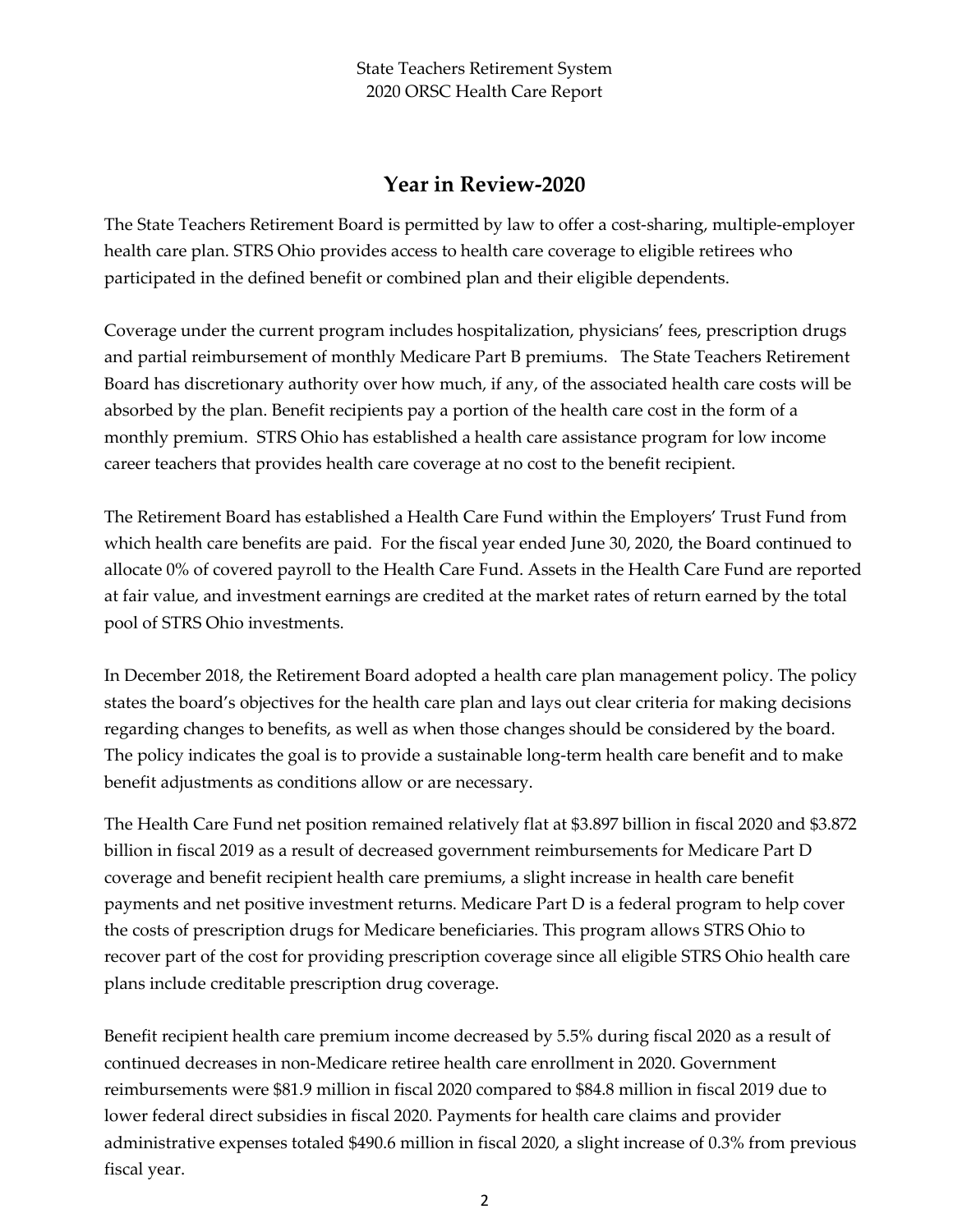The annual health care actuarial valuation showed that benefit payments and STRS Ohio administrative expenses for the 12-month period ending June 30, 2020, totaled \$492.8 million, an average of about \$1.4 million per day. The funded ratio of the plan was 182.1%, meaning if the fund earns 7.45% in all future years and all other plan experience matches assumptions, the fund is projected to remain solvent for all current members. However, the health care program remains susceptible to volatility from investment returns, government reimbursement changes, enrollment fluctuations and health care inflation.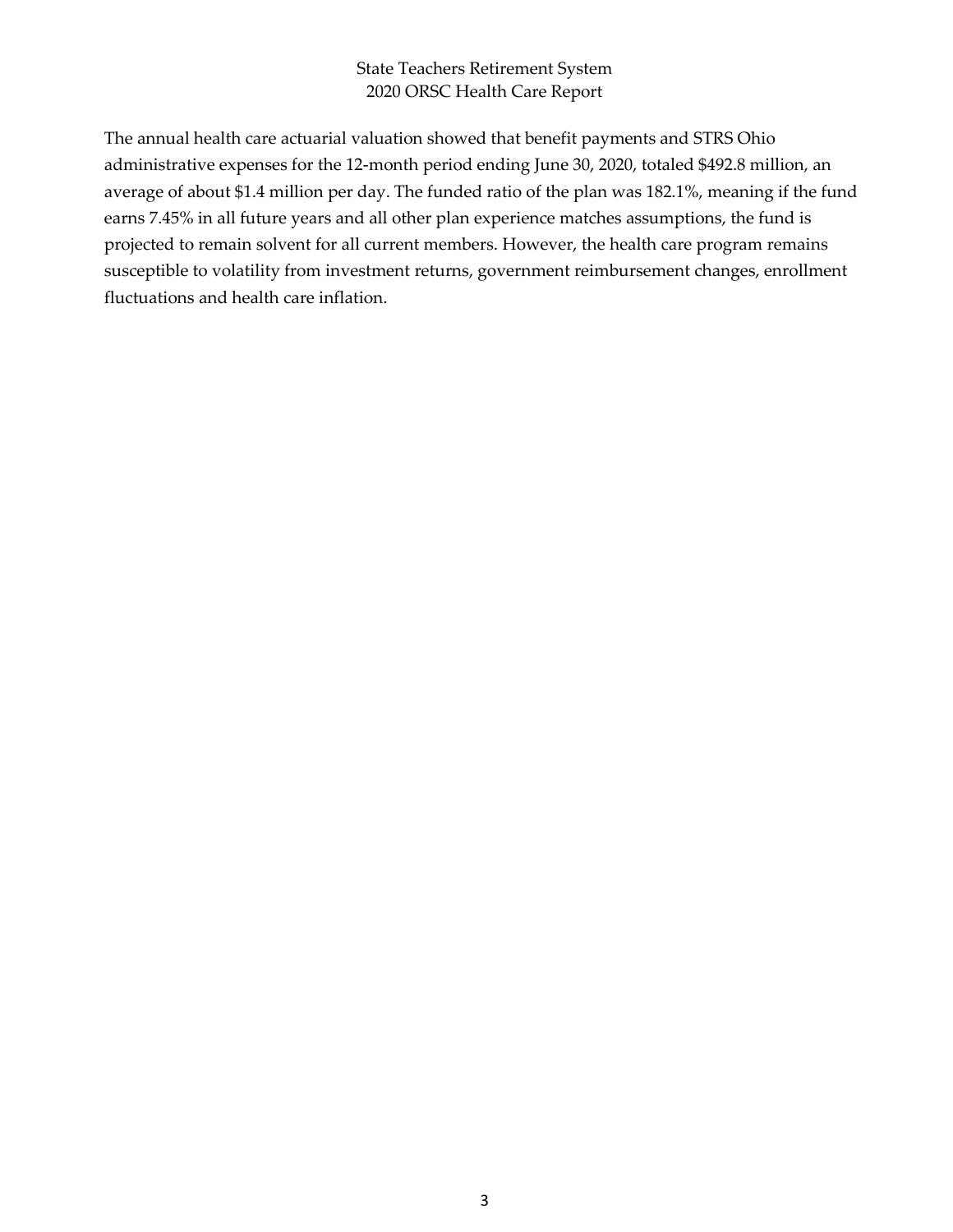## **Financial Information**

### **Fiscal Year 2020 (in 000's)**

| <b>Additions</b> | <b>Deductions</b> | <b>Fund Balance</b> | Solvency Period | <b>Employer</b><br><b>Allocation</b> |
|------------------|-------------------|---------------------|-----------------|--------------------------------------|
| \$517,955        | \$492,817         | \$3,897,296         | PERPETUAL       | $0\%$                                |



| Health Care Fund Balance (as graphed above) |                                                         |                                                                |  |
|---------------------------------------------|---------------------------------------------------------|----------------------------------------------------------------|--|
|                                             | <b>Health Care Fund</b><br><b>Balance</b><br>(in 000's) | <b>Health Care</b><br><b>Expenses/Deductions</b><br>(in 000's) |  |
| 2015                                        | \$3,449,536                                             | \$675,184                                                      |  |
| 2016                                        | \$3,185,628                                             | \$679,648                                                      |  |
| 2017                                        | \$3,475,779                                             | \$568,459                                                      |  |
| 2018                                        | \$3,721,349                                             | \$519,897                                                      |  |
| 2019                                        | \$3,872,158                                             | \$491,521                                                      |  |
| 2020                                        | \$3,897,296                                             | \$492,817                                                      |  |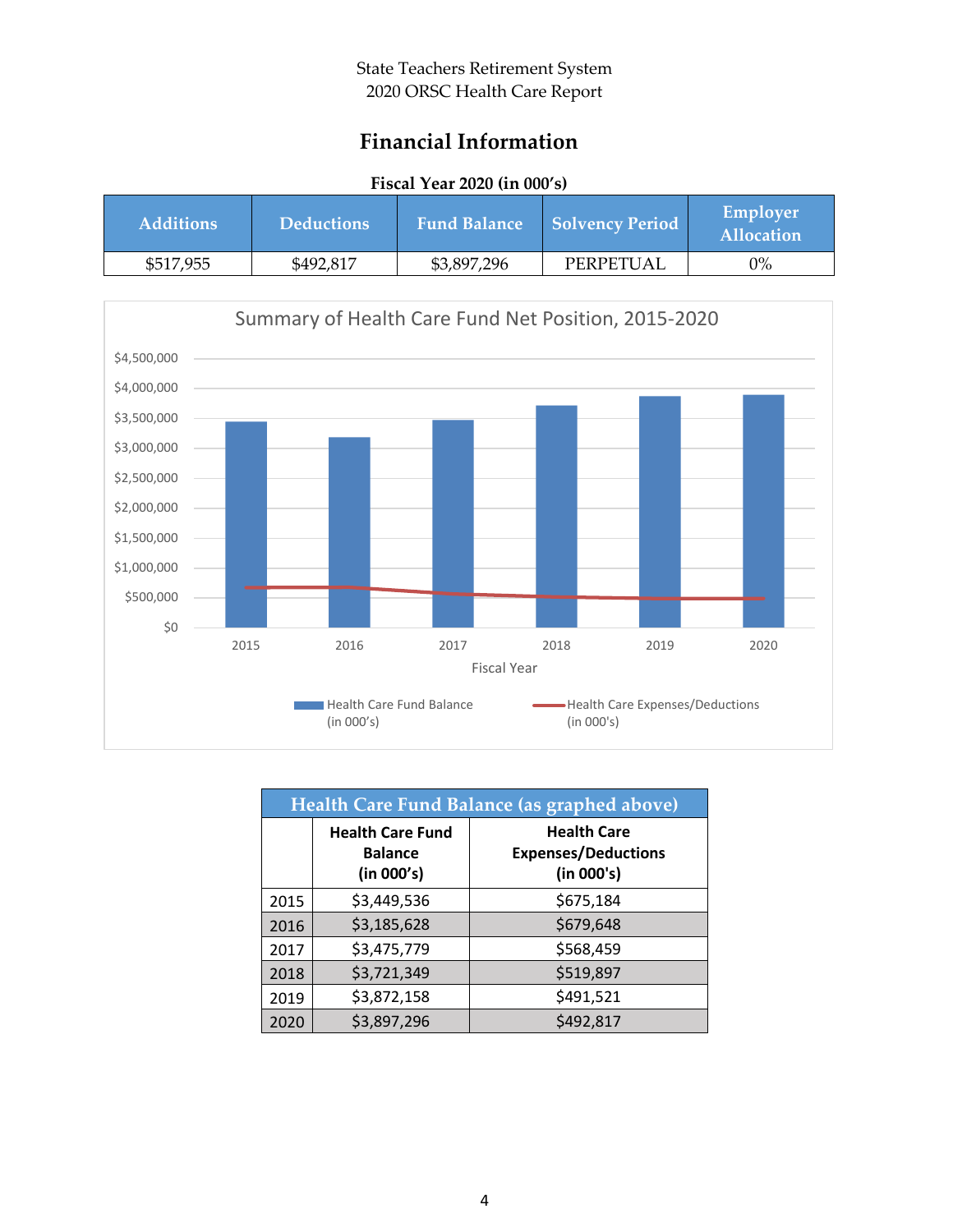# **Average Cost Per Participant Paid by State Teachers Retirement System Fiscal Year 2020**

| <b>Non-Medicare Recipients</b> | Medicare Recipients |
|--------------------------------|---------------------|
| \$550                          | \$223               |

Non-Medicare recipients includes all benefit recipients who are not eligible for Medicare.

Medicare recipients includes all benefit recipients who are eligible for Medicare Part A and/or Part B. The enrollee premiums are based on pooling Medicare-eligible individuals together; therefore, the above STRS Ohio subsidies reflect costs averaged across enrollees with Medicare Parts A&B and Medicare Part B-only. Without this pooling, the actual cost for enrollees with Medicare Part B-only would be nearly two times higher than the combined cost.

# **Population of Benefit Recipients As of June 30, 2020**

| Age and<br><b>Service</b> | <b>Disability</b> | <b>All Others</b><br>(Survivors,<br>Beneficiaries,<br>etc.) | <b>Total</b><br><b>Recipients</b> | Percent<br><b>Medicare</b><br>A&B | Percent<br><b>Medicare</b><br><b>B-only</b> | Percent<br>Non-<br><b>Medicare</b> |
|---------------------------|-------------------|-------------------------------------------------------------|-----------------------------------|-----------------------------------|---------------------------------------------|------------------------------------|
| 94,456                    | 3,469             | 4,377                                                       | 102,302                           | 78%                               | 11%                                         | 11%                                |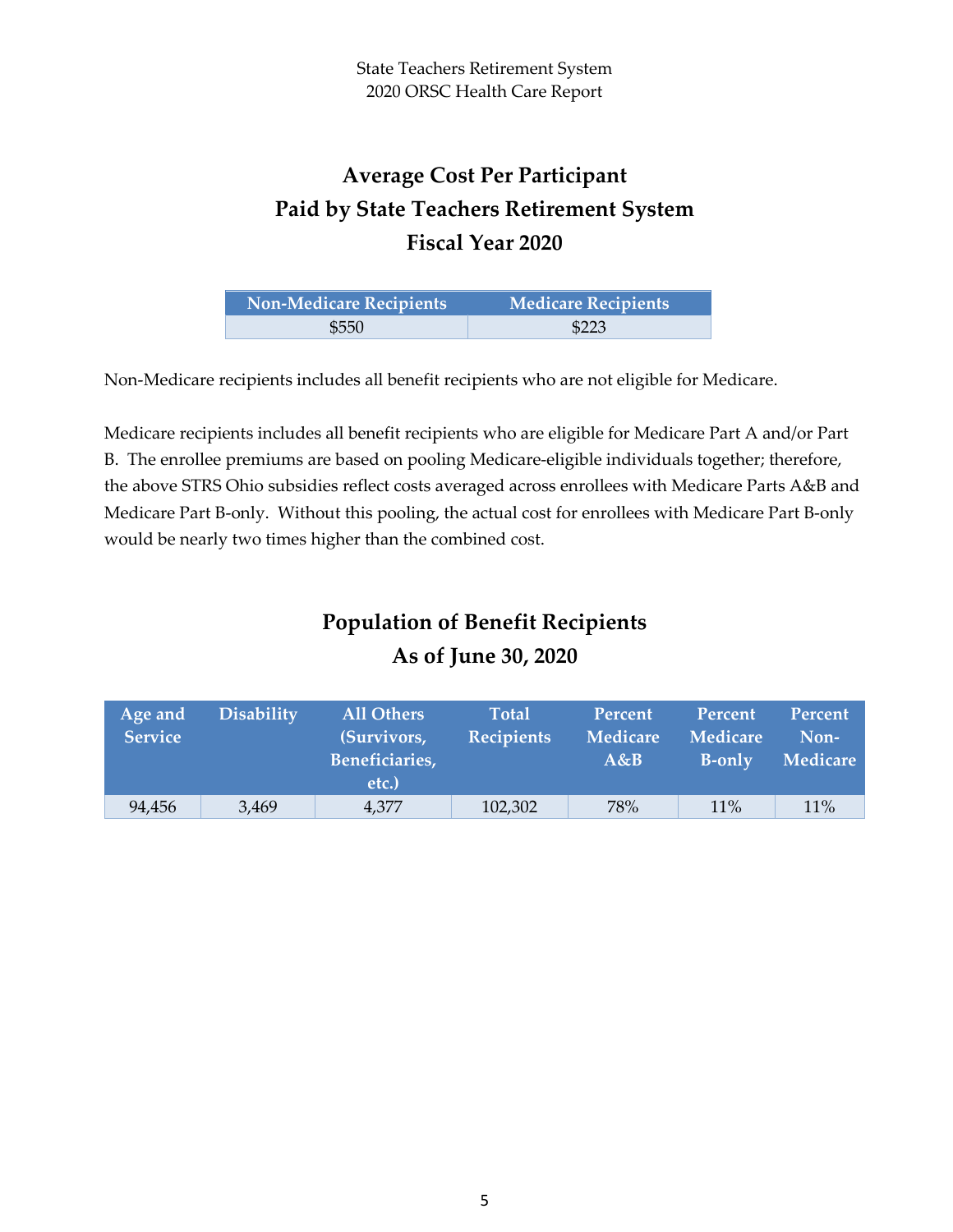## **Aetna Basic (Non-Medicare)**

|                                                                                                        | In-Network and Indemnity <sup>1</sup> Out-of-Network <sup>1</sup>                                        |                                                                |  |  |
|--------------------------------------------------------------------------------------------------------|----------------------------------------------------------------------------------------------------------|----------------------------------------------------------------|--|--|
| Deductible <sup>2</sup>                                                                                | \$2,500 per enrollee                                                                                     | \$5,000 per enrollee                                           |  |  |
| Out-of-Pocket Limit <sup>2</sup>                                                                       | \$6,500 per enrollee (includes<br>deductible, coinsurance and<br>primary care physician<br>copayments)   | \$13,000 per enrollee (includes<br>deductible and coinsurance) |  |  |
| Lifetime Maximum                                                                                       | Unlimited                                                                                                |                                                                |  |  |
| Medical Services (% covered by plan)                                                                   |                                                                                                          |                                                                |  |  |
| Outpatient                                                                                             | Plan pays 80%                                                                                            | Plan pays 50%                                                  |  |  |
| Mental Health                                                                                          | Inpatient and Outpatient:<br>Plan pays 80%                                                               | Inpatient and Outpatient:<br>Plan pays 50%                     |  |  |
| Surgery                                                                                                | Plan pays 80%                                                                                            | Plan pays 50%                                                  |  |  |
| <b>Emergency Services</b>                                                                              |                                                                                                          |                                                                |  |  |
| <b>Emergency Room</b>                                                                                  | Enrollee pays \$150, then 20% after deductible; copayment waived<br>if admitted                          |                                                                |  |  |
| <b>Urgent Care</b>                                                                                     | Enrollee pays \$40, then 20% after deductible                                                            |                                                                |  |  |
| <b>Preventive Services</b>                                                                             |                                                                                                          |                                                                |  |  |
| <b>Annual Physical</b>                                                                                 | Enrollee pays 0% (no deductible); limit one per calendar year                                            |                                                                |  |  |
| <b>Flu Vaccines</b>                                                                                    | Enrollee pays 0% (no deductible)                                                                         |                                                                |  |  |
| EKG, Cholesterol, Blood<br>Sugar, Lipid, Colonoscopy,<br>Sigmoidoscopy, Bone<br><b>Density Testing</b> | Enrollee pays 0% (no deductible); limit one per calendar year;<br>frequency/age/gender limitations apply |                                                                |  |  |

**1** Indemnity and out-of-network payments are based on allowed/noncontracting provider amounts for medically necessary services as established by the plan administrator. If nonparticipating providers charge in excess of these amounts, the enrollee is responsible for excess charges.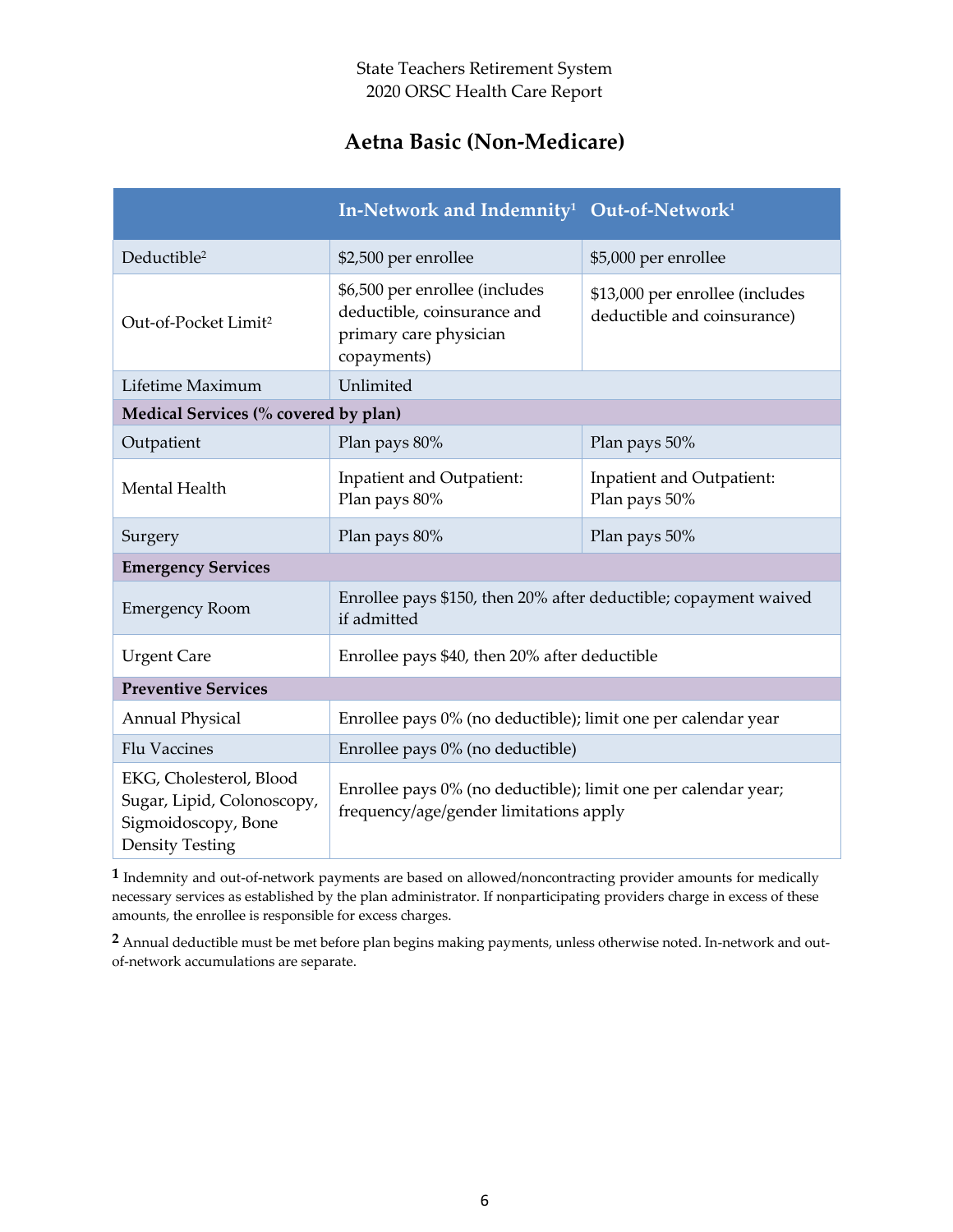## **Medical Mutual Basic (Non-Medicare)**

|                                                                                                        | In-Network and Indemnity <sup>1</sup> Out-of-Network <sup>1</sup>                                        |                                                                |  |
|--------------------------------------------------------------------------------------------------------|----------------------------------------------------------------------------------------------------------|----------------------------------------------------------------|--|
| Deductible <sup>2</sup>                                                                                | \$2,500 per enrollee                                                                                     | \$5,000 per enrollee                                           |  |
| Out-of-Pocket Limit <sup>2</sup>                                                                       | \$6,500 per enrollee (includes<br>deductible, coinsurance and<br>primary care physician<br>copayments)   | \$13,000 per enrollee (includes<br>deductible and coinsurance) |  |
| Lifetime Maximum                                                                                       | Unlimited                                                                                                |                                                                |  |
| Medical Services (% covered by plan)                                                                   |                                                                                                          |                                                                |  |
| Outpatient                                                                                             | Plan pays 80%                                                                                            | Plan pays 50%                                                  |  |
| Mental Health                                                                                          | Inpatient and Outpatient:<br>Plan pays 80%                                                               | Inpatient and Outpatient:<br>Plan pays 50%                     |  |
| Surgery                                                                                                | Plan pays 80%                                                                                            | Plan pays 50%                                                  |  |
| <b>Emergency Services</b>                                                                              |                                                                                                          |                                                                |  |
| <b>Emergency Room</b>                                                                                  | Enrollee pays \$150, then 20% after deductible; copayment waived<br>if admitted                          |                                                                |  |
| <b>Urgent Care</b>                                                                                     | Enrollee pays \$40, then 20% after deductible                                                            |                                                                |  |
| <b>Preventive Services</b>                                                                             |                                                                                                          |                                                                |  |
| <b>Annual Physical</b>                                                                                 | Enrollee pays 0% (no deductible); limit one per calendar year                                            |                                                                |  |
| <b>Flu Vaccines</b>                                                                                    | Enrollee pays 0% (no deductible)                                                                         |                                                                |  |
| EKG, Cholesterol, Blood<br>Sugar, Lipid, Colonoscopy,<br>Sigmoidoscopy, Bone<br><b>Density Testing</b> | Enrollee pays 0% (no deductible); limit one per calendar year;<br>frequency/age/gender limitations apply |                                                                |  |

**1** Indemnity and out-of-network payments are based on allowed/noncontracting provider amounts for medically necessary services as established by the plan administrator. If nonparticipating providers charge in excess of these amounts, the enrollee is responsible for excess charges.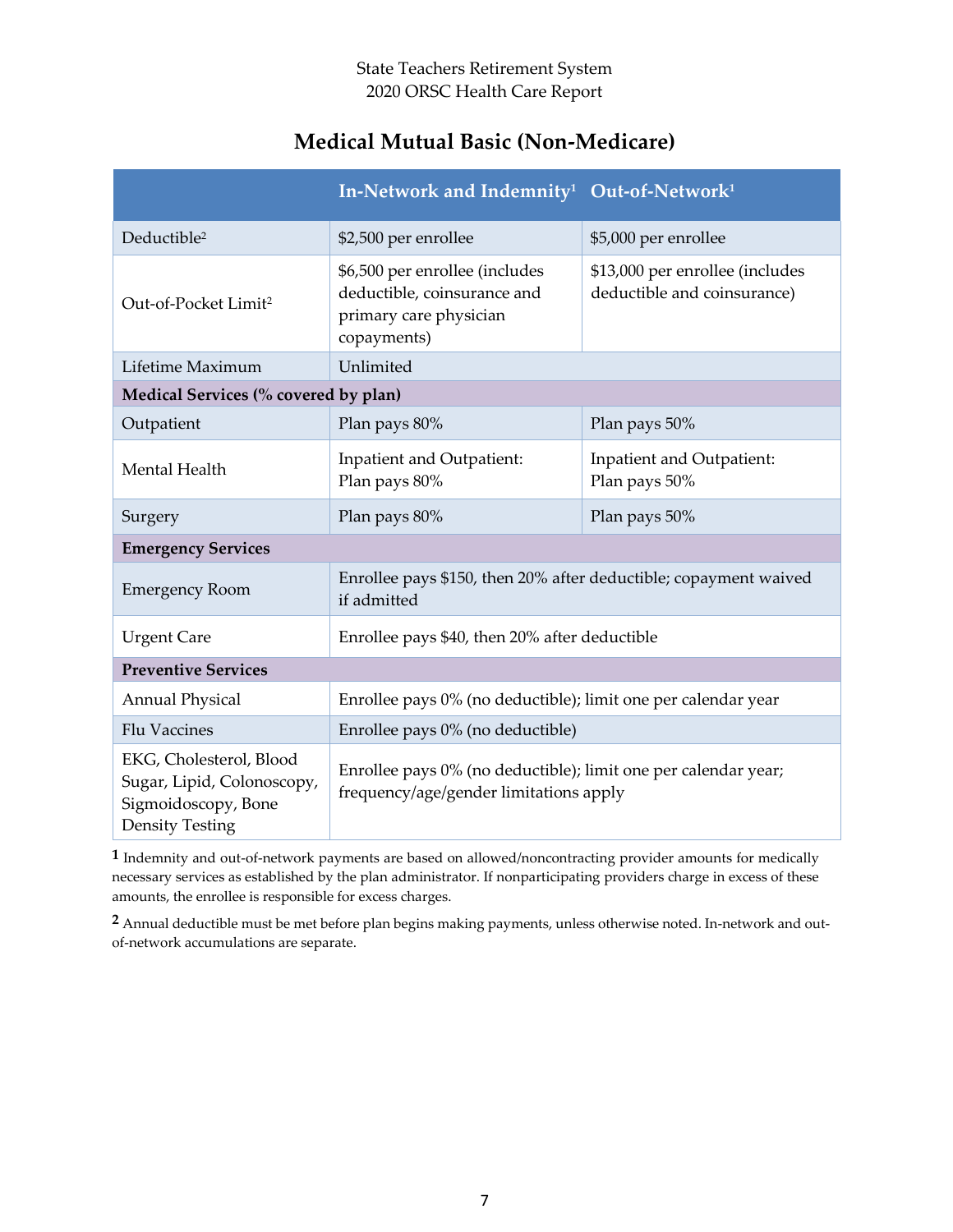## **AultCare PPO (Non-Medicare)**

|                                                                                                        | <b>In-Network</b>                                                                                        | Out-of-Network <sup>1</sup>                                                  |
|--------------------------------------------------------------------------------------------------------|----------------------------------------------------------------------------------------------------------|------------------------------------------------------------------------------|
| Deductible <sup>2</sup>                                                                                | \$2,500 per enrollee                                                                                     | \$5,000 per enrollee                                                         |
| Out-of-Pocket Limit <sup>2</sup>                                                                       | \$6,500 per enrollee; includes<br>deductible, copayments and<br>coinsurance                              | \$13,000 per enrollee; includes<br>deductible, copayments and<br>coinsurance |
| Lifetime Maximum                                                                                       | Unlimited                                                                                                |                                                                              |
| Medical Services (% covered by plan)                                                                   |                                                                                                          |                                                                              |
| Outpatient                                                                                             | Plan pays 80%                                                                                            | Plan pays 50%                                                                |
| Mental Health                                                                                          | Inpatient and Outpatient:<br>Plan pays 80%                                                               | Inpatient and Outpatient:<br>Plan pays 50%                                   |
| Surgery                                                                                                | Plan pays 80%                                                                                            | Plan pays 50%                                                                |
| <b>Emergency Services</b>                                                                              |                                                                                                          |                                                                              |
| <b>Emergency Room</b>                                                                                  | Enrollee pays \$150, then 20% after deductible; copayment waived<br>if admitted                          |                                                                              |
| <b>Urgent Care</b>                                                                                     | Enrollee pays \$40, then 20% after deductible                                                            |                                                                              |
| <b>Preventive Services</b>                                                                             |                                                                                                          |                                                                              |
| <b>Annual Physical</b>                                                                                 | Enrollee pays 0% (no deductible); limit one per calendar year                                            |                                                                              |
| <b>Flu Vaccines</b>                                                                                    | Enrollee pays 0% (no deductible)                                                                         |                                                                              |
| EKG, Cholesterol, Blood<br>Sugar, Lipid, Colonoscopy,<br>Sigmoidoscopy, Bone<br><b>Density Testing</b> | Enrollee pays 0% (no deductible); limited designated services;<br>frequency/age/gender limitations apply |                                                                              |

**1** Out-of-network payments are based on allowed/noncontracting provider amounts for medically necessary services as established by the plan administrator. If nonparticipating providers charge in excess of these amounts, the enrollee is responsible for excess charges.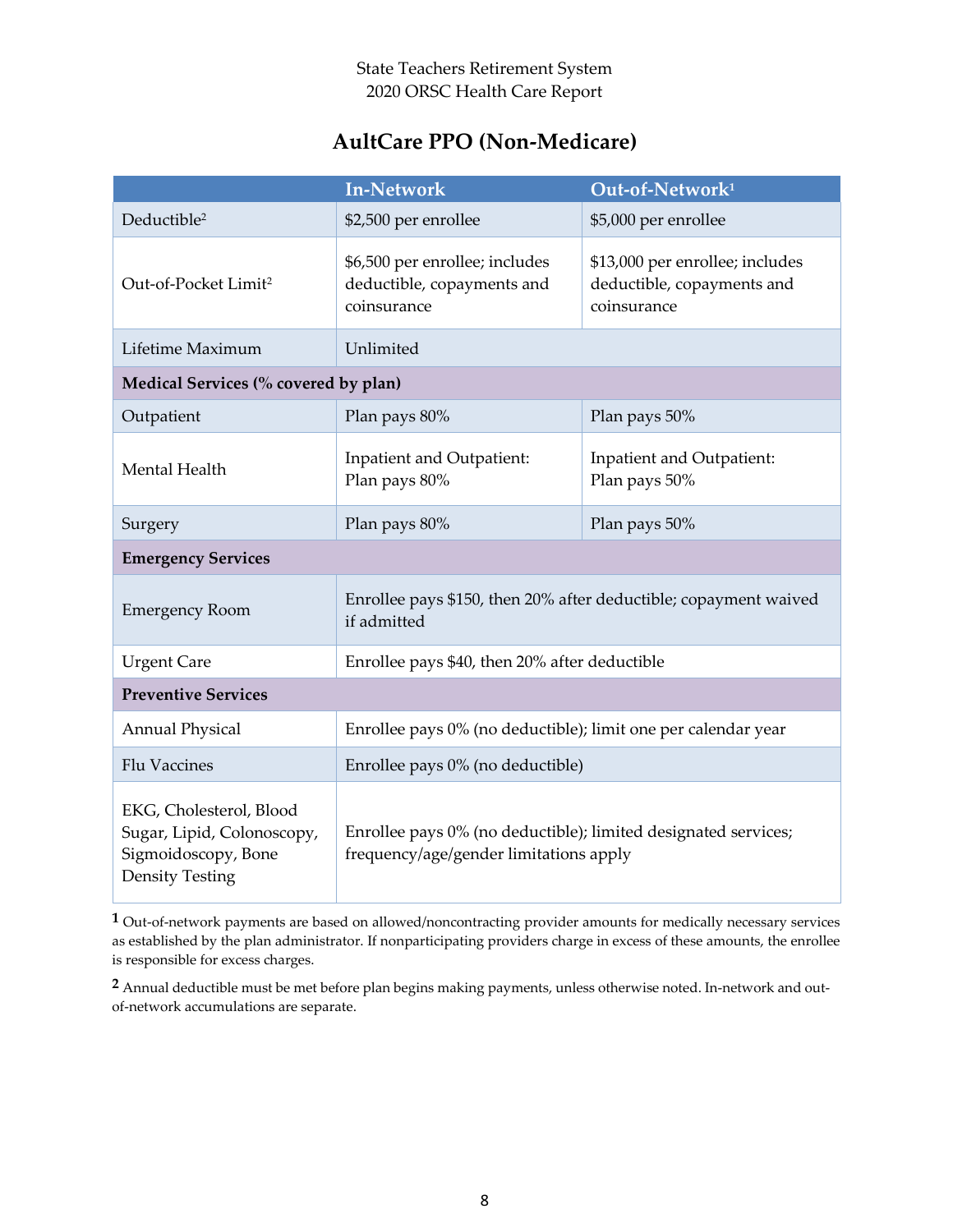# **Paramount Health Care (Non-Medicare)**

|                                                                                                        | In-Network and Indemnity <sup>1</sup> Out-of-Network <sup>1</sup>                                               |                |  |  |
|--------------------------------------------------------------------------------------------------------|-----------------------------------------------------------------------------------------------------------------|----------------|--|--|
| Deductible <sup>2</sup>                                                                                | \$2,000 per enrollee                                                                                            | Not applicable |  |  |
| Out-of-Pocket Limit <sup>2</sup>                                                                       | \$4,000 per enrollee; includes<br>deductible, copayments and<br>coinsurance                                     | Not applicable |  |  |
| Lifetime Maximum                                                                                       | Unlimited                                                                                                       | Not applicable |  |  |
| Medical Services (% covered by plan)                                                                   |                                                                                                                 |                |  |  |
| Outpatient                                                                                             | Plan pays 80%                                                                                                   | No coverage    |  |  |
| Mental Health                                                                                          | Inpatient: Plan pays 80%<br>Outpatient: Enrollee pays \$20                                                      | No coverage    |  |  |
| Surgery                                                                                                | Plan pays 80%                                                                                                   | No coverage    |  |  |
| <b>Emergency Services</b>                                                                              |                                                                                                                 |                |  |  |
| <b>Emergency Room</b>                                                                                  | Enrollee pays \$150, then 20% after deductible; copayment<br>waived if admitted                                 |                |  |  |
| <b>Urgent Care</b>                                                                                     | Enrollee pays \$40, then 20% after deductible                                                                   |                |  |  |
| <b>Preventive Services</b>                                                                             |                                                                                                                 |                |  |  |
| <b>Annual Physical</b>                                                                                 | Enrollee pays 0% (no<br>deductible); limit one per<br>calendar year                                             | No coverage    |  |  |
| <b>Flu Vaccines</b>                                                                                    | Enrollee pays 0% (no deductible)                                                                                | No coverage    |  |  |
| EKG, Cholesterol, Blood<br>Sugar, Lipid, Colonoscopy,<br>Sigmoidoscopy, Bone<br><b>Density Testing</b> | Enrollee pays 0% (no<br>deductible); limit one per<br>calendar year; frequency/<br>age/gender limitations apply | No coverage    |  |  |

**1** Enrollee must use HMO network providers. Out-of-network benefits do not apply, except for emergency and medically necessary acute onset urgent care services.

**2** Annual deductible must be met before plan begins making payments, unless otherwise noted.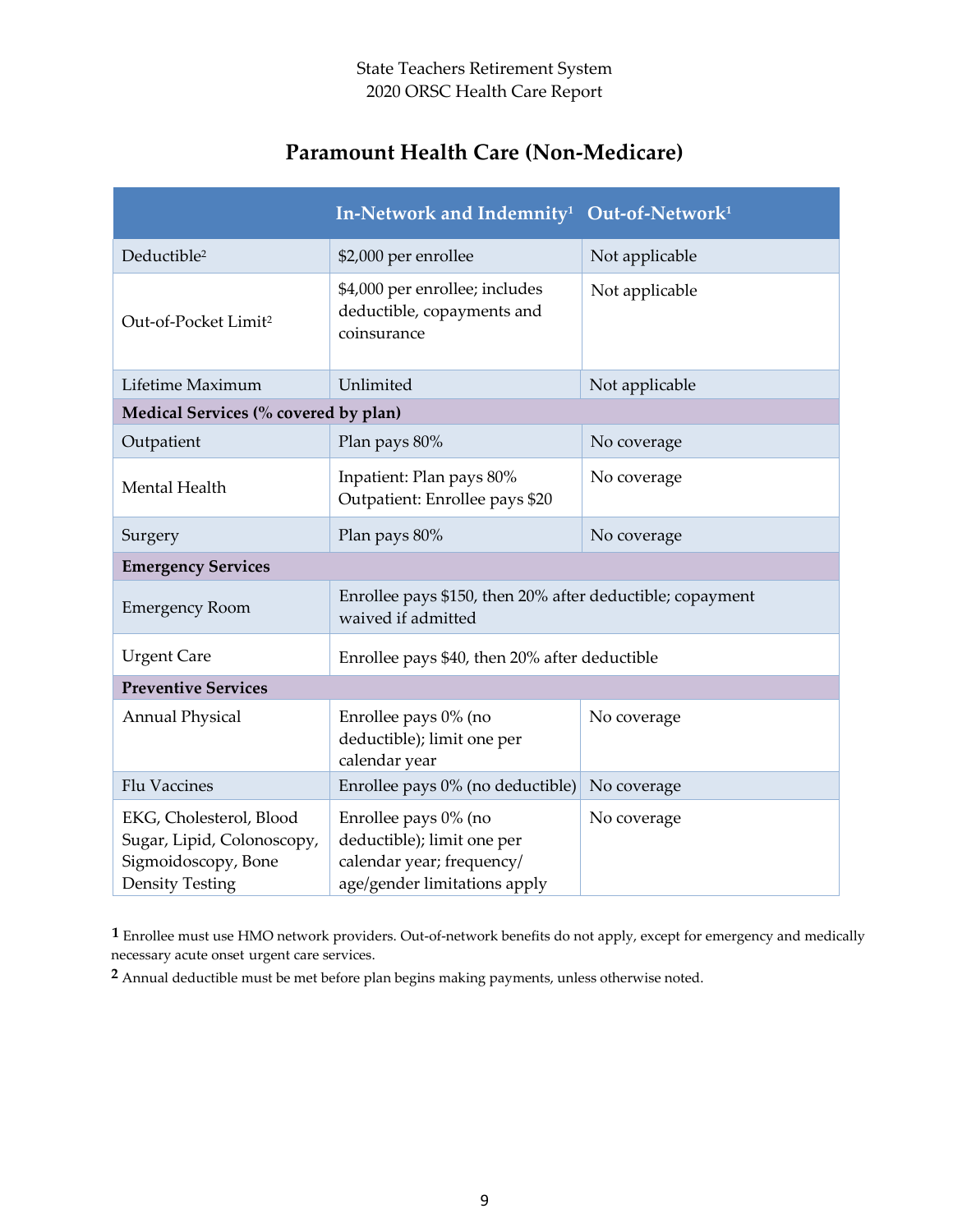## **Medical Mutual Health Care Assistance Plan (Non-Medicare)**

|                                                                                                        | In-Network and Indemnity <sup>1</sup> Out-of-Network <sup>1</sup>                                        |                                                               |  |  |
|--------------------------------------------------------------------------------------------------------|----------------------------------------------------------------------------------------------------------|---------------------------------------------------------------|--|--|
| Deductible <sup>2</sup>                                                                                | \$300 per enrollee                                                                                       | \$300 per enrollee                                            |  |  |
| Out-of-Pocket Limit <sup>2</sup>                                                                       | \$1,100 per enrollee (includes<br>deductible and coinsurance)                                            | \$3,300 per enrollee (includes<br>deductible and coinsurance) |  |  |
| Lifetime Maximum                                                                                       | Unlimited                                                                                                |                                                               |  |  |
| Medical Services (% covered by plan)                                                                   |                                                                                                          |                                                               |  |  |
| Outpatient                                                                                             | Plan pays 80%                                                                                            | Plan pays 50%                                                 |  |  |
| Mental Health                                                                                          | Inpatient and Outpatient:<br>Plan pays 80%                                                               | Inpatient and Outpatient:<br>Plan pays 50%                    |  |  |
| Surgery                                                                                                | Plan pays 80%                                                                                            | Plan pays 50%                                                 |  |  |
| <b>Emergency Services</b>                                                                              |                                                                                                          |                                                               |  |  |
| <b>Emergency Room</b>                                                                                  | Enrollee pays \$150 then 20% after deductible. Copay waived if<br>admitted                               |                                                               |  |  |
| <b>Urgent Care</b>                                                                                     | Enrollee pays \$40 then 20% after deductible                                                             |                                                               |  |  |
| <b>Preventive Services</b>                                                                             |                                                                                                          |                                                               |  |  |
| <b>Annual Physical</b>                                                                                 | Enrollee pays 0% (no deductible); limit one per calendar year                                            |                                                               |  |  |
| <b>Flu Vaccines</b>                                                                                    | Enrollee pays 0% (no deductible)                                                                         |                                                               |  |  |
| EKG, Cholesterol, Blood<br>Sugar, Lipid, Colonoscopy,<br>Sigmoidoscopy, Bone<br><b>Density Testing</b> | Enrollee pays 0% (no deductible); limited designated services;<br>frequency/age/gender limitations apply |                                                               |  |  |

**1** Indemnity and out-of-network payments are based on allowed/noncontracting provider amounts for medically necessary services as established by the plan administrator. If nonparticipating providers charge in excess of these amounts, the enrollee is responsible for excess charges.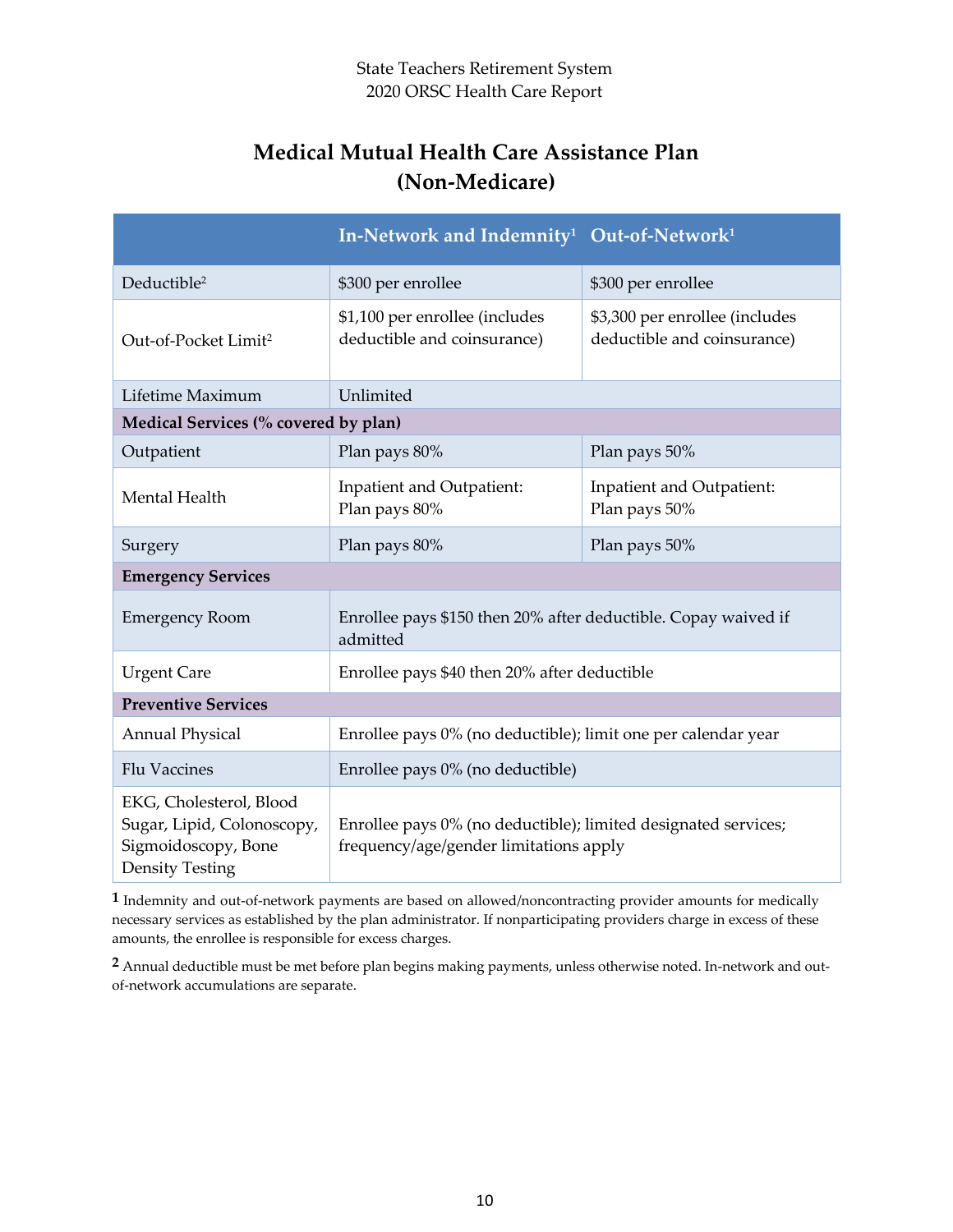## **Aetna Medicare Plan (Medicare)**

|                                                                                                        | <b>In-Network or</b><br><b>Extended Service Area<sup>1</sup></b>              | Out-of-Network <sup>1</sup>                                                    |  |  |
|--------------------------------------------------------------------------------------------------------|-------------------------------------------------------------------------------|--------------------------------------------------------------------------------|--|--|
| Deductible <sup>2</sup>                                                                                | \$150 per enrollee                                                            | \$500 per enrollee                                                             |  |  |
| Out-of-Pocket Limit <sup>2</sup>                                                                       | \$1,500 per enrollee; includes<br>deductible, copayments and<br>coinsurance   | \$2,500 per enrollee; includes<br>deductible, copayments and<br>coinsurance    |  |  |
| Lifetime Maximum                                                                                       | Unlimited                                                                     |                                                                                |  |  |
| Medical Services (% covered by plan)                                                                   |                                                                               |                                                                                |  |  |
| Outpatient                                                                                             | Plan pays 96%                                                                 | Plan pays 92%                                                                  |  |  |
| Mental Health                                                                                          | Inpatient: Plan pays 96%<br>Outpatient: Enrollee pays \$25<br>(no deductible) | Inpatient: Plan pays 92%<br>Outpatient: Enrollee pays \$55<br>after deductible |  |  |
| Surgery                                                                                                | Plan pays 96%                                                                 | Plan pays 92%                                                                  |  |  |
| <b>Emergency Services</b>                                                                              |                                                                               |                                                                                |  |  |
| <b>Emergency Room</b>                                                                                  | Enrollee pays \$75 (no deductible); waived if admitted                        |                                                                                |  |  |
| <b>Urgent Care</b>                                                                                     | Enrollee pays \$40 (no deductible)                                            |                                                                                |  |  |
| <b>Preventive Services</b>                                                                             |                                                                               |                                                                                |  |  |
| <b>Annual Physical</b>                                                                                 | Enrollee pays 0% (no deductible); limit one per calendar year                 |                                                                                |  |  |
| <b>Flu Vaccines</b>                                                                                    | Enrollee pays 0% (no deductible)                                              |                                                                                |  |  |
| EKG, Cholesterol, Blood<br>Sugar, Lipid, Colonoscopy,<br>Sigmoidoscopy, Bone<br><b>Density Testing</b> | Enrollee pays 0% (no deductible); some limitations may apply                  |                                                                                |  |  |

**1** If providers do not accept Medicare assignment or charge in excess of Medicare payments, the enrollee is responsible for excess charges.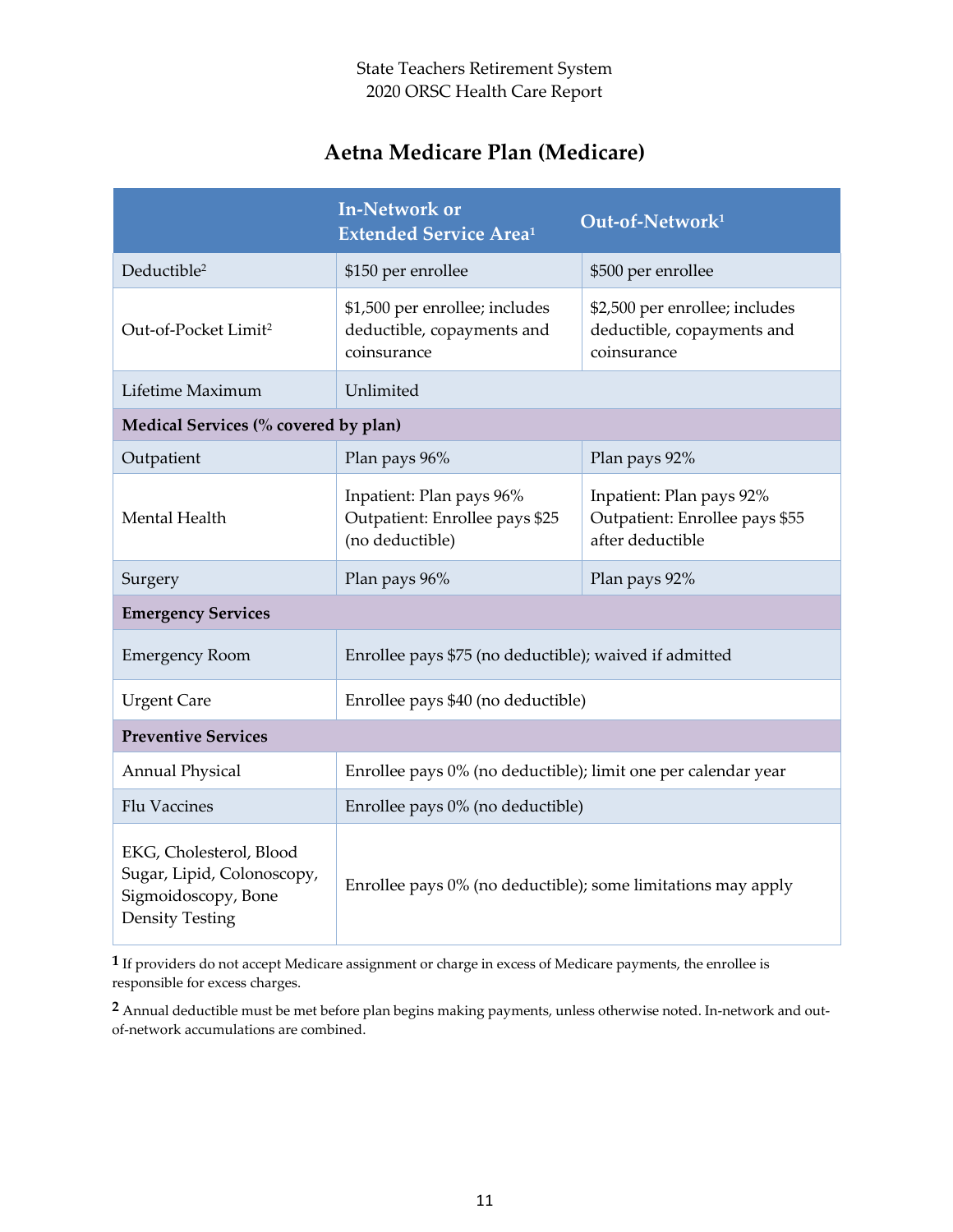# **Medical Mutual Basic (Medicare)**

|                                                                                                        | In-Network and Indemnity <sup>1</sup>                                                                    | Out-of-Network <sup>1</sup>                                   |  |
|--------------------------------------------------------------------------------------------------------|----------------------------------------------------------------------------------------------------------|---------------------------------------------------------------|--|
| Deductible <sup>2</sup>                                                                                | \$2,500 per enrollee                                                                                     | \$5,000 per enrollee                                          |  |
| Out-of-Pocket Limit <sup>2</sup>                                                                       | \$6,500 per enrollee; includes<br>deductible, coinsurance and<br>primary care physician<br>copayments    | \$13,000 per enrollee; includes<br>deductible and coinsurance |  |
| Lifetime Maximum                                                                                       | Unlimited                                                                                                |                                                               |  |
| Medical Services (% covered by plan)                                                                   |                                                                                                          |                                                               |  |
| Outpatient                                                                                             | Plan pays 80% <sup>4</sup>                                                                               | Plan pays 50% <sup>4</sup>                                    |  |
| Mental Health                                                                                          | Inpatient and Outpatient:<br>Plan pays 80%                                                               | Inpatient: Plan pays 50%<br>Outpatient: Plan pays 80%         |  |
| Surgery                                                                                                | Plan pays 80%                                                                                            |                                                               |  |
| <b>Emergency Services</b>                                                                              |                                                                                                          |                                                               |  |
| <b>Emergency Room</b>                                                                                  | Enrollee pays \$150 then 20% after deductible. Copay waived if<br>admitted waived                        |                                                               |  |
| <b>Urgent Care</b>                                                                                     | Enrollee pays \$40, then 20% after deductible                                                            |                                                               |  |
| <b>Preventive Services</b>                                                                             |                                                                                                          |                                                               |  |
| <b>Annual Physical</b>                                                                                 | Enrollee pays 0% (no deductible); limit one per calendar year                                            |                                                               |  |
| <b>Flu Vaccines</b>                                                                                    | Enrollee pays 0% (no deductible)                                                                         |                                                               |  |
| EKG, Cholesterol, Blood<br>Sugar, Lipid, Colonoscopy,<br>Sigmoidoscopy, Bone<br><b>Density Testing</b> | Enrollee pays 0% (no deductible); limit one per calendar year;<br>frequency/age/gender limitations apply |                                                               |  |

**1** Indemnity and out-of-network payments are based on allowed/noncontracting provider amounts for medically necessary services as established by the plan administrator. If nonparticipating providers charge in excess of these amounts, the enrollee is responsible for excess charges.

**2** Annual deductible must be met before plan begins making payments, unless otherwise noted. In-network and outof-network accumulations are separate.

**3** Benefits are payable after Medicare payments.

**4** Enrollees with Medicare Part B-only must use in-network providers for hospital services to receive maximum claims payment.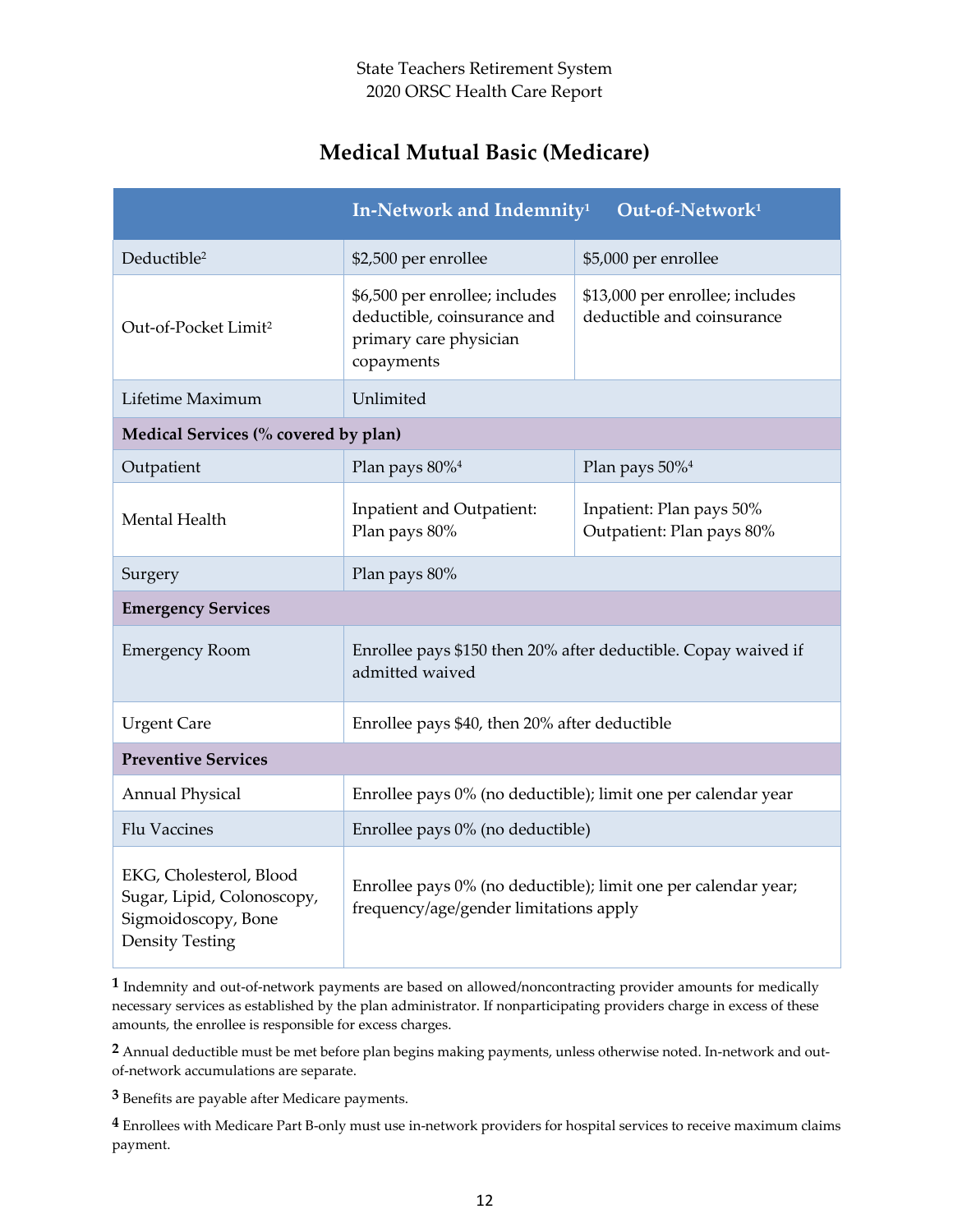# **AultCare PrimeTime Health Plan (Medicare Parts A & B)**

|                                                                                                 | <b>In-Network</b>                                                                                        | Out-of-Network <sup>1</sup>                                                 |  |
|-------------------------------------------------------------------------------------------------|----------------------------------------------------------------------------------------------------------|-----------------------------------------------------------------------------|--|
| Deductible <sup>2</sup>                                                                         | \$150 per enrollee                                                                                       | \$500 per enrollee                                                          |  |
| Out-of-Pocket Limit <sup>2</sup>                                                                | \$1,500 per enrollee; includes<br>deductible, copayments and<br>coinsurance                              | \$2,500 per enrollee; includes<br>deductible, copayments and<br>coinsurance |  |
| Lifetime Maximum                                                                                | Unlimited                                                                                                |                                                                             |  |
| Medical Services (% covered by plan)                                                            |                                                                                                          |                                                                             |  |
| Outpatient                                                                                      | Plan pays 96%                                                                                            | Plan pays 92%                                                               |  |
| Mental Health                                                                                   | Inpatient: Plan pays 96%<br>Outpatient: Enrollee pays \$25                                               | Inpatient: Plan pays 92%<br>Outpatient: Enrollee pays \$55                  |  |
| Surgery                                                                                         | Plan pays 96%                                                                                            | Plan pays 92%                                                               |  |
| <b>Emergency Services</b>                                                                       |                                                                                                          |                                                                             |  |
| <b>Emergency Room</b>                                                                           | Enrollee pays \$75 (no deductible); waived if admitted                                                   |                                                                             |  |
| <b>Urgent Care</b>                                                                              | Enrollee pays \$40 (no deductible)                                                                       |                                                                             |  |
| <b>Preventive Services</b>                                                                      |                                                                                                          |                                                                             |  |
| <b>Annual Physical</b>                                                                          | Enrollee pays 0% (no deductible); limit one per calendar year                                            |                                                                             |  |
| Flu Vaccines                                                                                    | Enrollee pays 0% (no deductible)                                                                         |                                                                             |  |
| EKG, Cholesterol, Blood<br>Sugar, Lipid, Colonoscopy,<br>Sigmoidoscopy, Bone Density<br>Testing | Enrollee pays 0% (no deductible); limited designated services;<br>frequency/age/gender limitations apply |                                                                             |  |

**1** Out-of-network payments are based on allowed/noncontracting provider amounts for medically necessary services as established by the plan administrator. If nonparticipating providers charge in excess of these amounts, the enrollee is responsible for excess charges.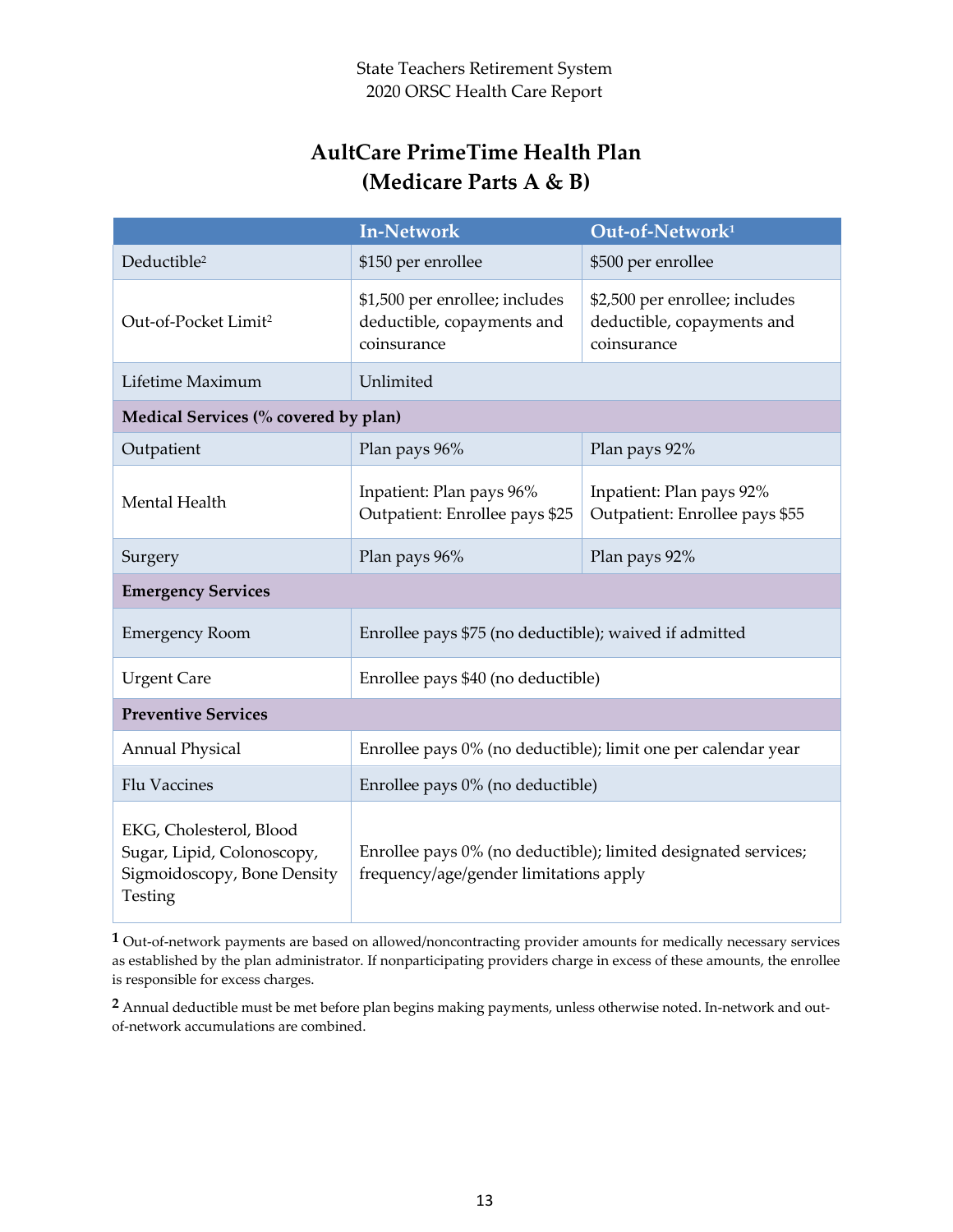## **AultCare PPO (Medicare Part B-Only)**

|                                                                                                 | In-Network <sup>3</sup>                                                                                  | Out-of-Network <sup>1,3</sup>                                               |  |  |  |  |
|-------------------------------------------------------------------------------------------------|----------------------------------------------------------------------------------------------------------|-----------------------------------------------------------------------------|--|--|--|--|
| Deductible <sup>2</sup>                                                                         | \$150 per enrollee<br>\$500 per enrollee                                                                 |                                                                             |  |  |  |  |
| Out-of-Pocket Limit <sup>2</sup>                                                                | \$1,500 per enrollee; includes<br>deductible, copayments and<br>coinsurance                              | \$2,500 per enrollee; includes<br>deductible, copayments and<br>coinsurance |  |  |  |  |
| Lifetime Maximum                                                                                | Unlimited                                                                                                |                                                                             |  |  |  |  |
| Medical Services (% covered by plan)                                                            |                                                                                                          |                                                                             |  |  |  |  |
| Outpatient                                                                                      | Plan pays 96% <sup>4</sup>                                                                               | Plan pays 92% <sup>4</sup>                                                  |  |  |  |  |
| Mental Health                                                                                   | Inpatient and Outpatient:<br>Plan pays 96%                                                               | Inpatient and Outpatient:<br>Plan pays 92%                                  |  |  |  |  |
| Surgery                                                                                         | Plan pays 96%<br>Plan pays 92%                                                                           |                                                                             |  |  |  |  |
| <b>Emergency Services</b>                                                                       |                                                                                                          |                                                                             |  |  |  |  |
| <b>Emergency Room</b><br>Enrollee pays \$75 (no deductible); waived if admitted                 |                                                                                                          |                                                                             |  |  |  |  |
| <b>Urgent Care</b>                                                                              | Enrollee pays \$40 (no deductible)                                                                       |                                                                             |  |  |  |  |
| <b>Preventive Services</b>                                                                      |                                                                                                          |                                                                             |  |  |  |  |
| <b>Annual Physical</b>                                                                          | Enrollee pays 0% (no deductible); limit one per calendar year                                            |                                                                             |  |  |  |  |
| <b>Flu Vaccines</b>                                                                             | Enrollee pays 0% (no deductible)                                                                         |                                                                             |  |  |  |  |
| EKG, Cholesterol, Blood<br>Sugar, Lipid, Colonoscopy,<br>Sigmoidoscopy, Bone Density<br>Testing | Enrollee pays 0% (no deductible); limited designated services;<br>frequency/age/gender limitations apply |                                                                             |  |  |  |  |

**1** Out-of-network payments are based on allowed/noncontracting provider amounts for medically necessary services as established by the plan administrator. If nonparticipating providers charge in excess of these amounts, the enrollee is responsible for excess charges.

**2** Annual deductible must be met before plan begins making payments, unless otherwise noted. In-network and outof-network accumulations are separate.

**3** Benefits are payable after Medicare payments.

**4** Enrollees with Medicare Part B-only must use in-network providers for hospital services to receive maximum claims payment.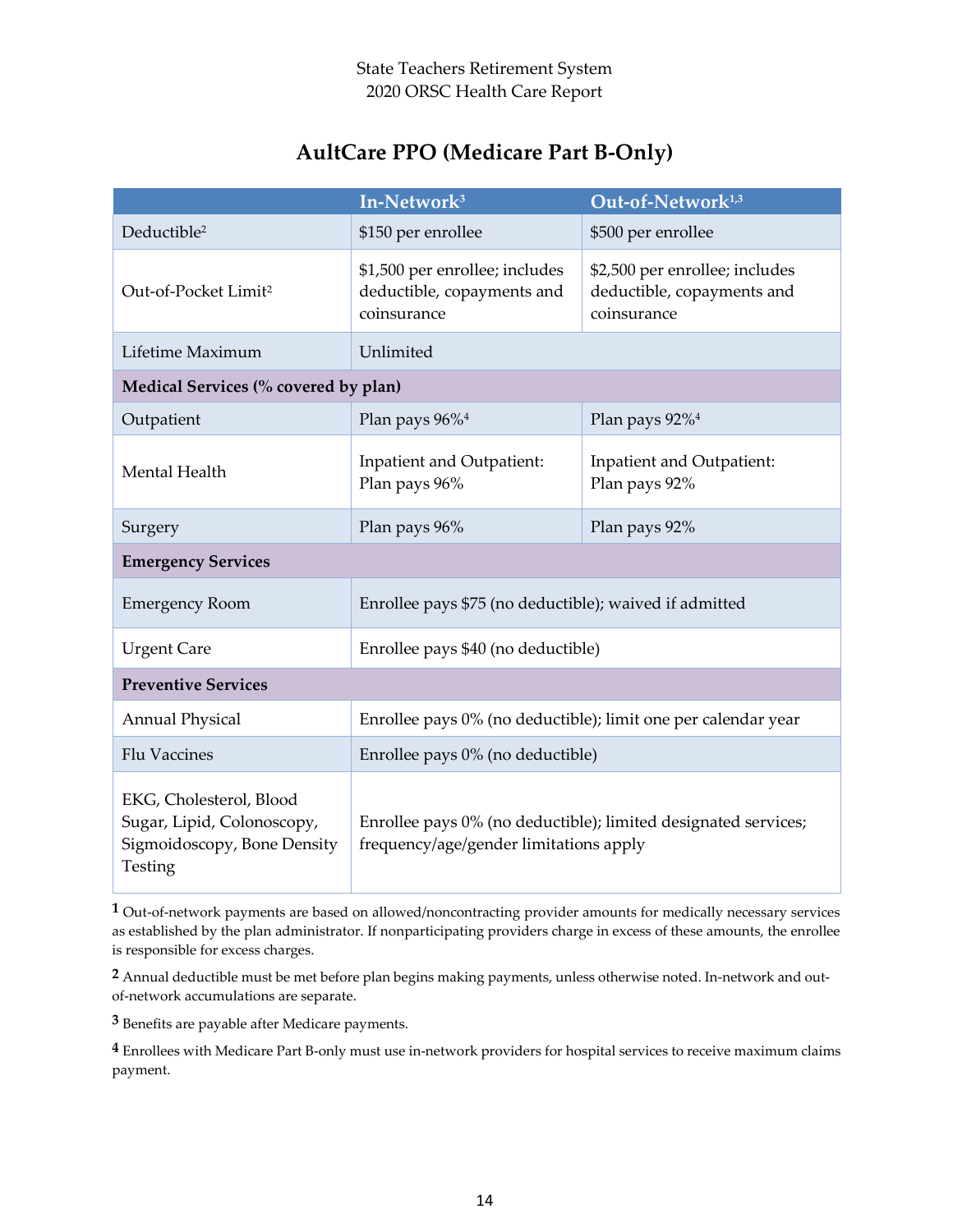## **Paramount Elite (Medicare)**

|                                                                                                        | In-Network and Indemnity <sup>1</sup>                                                          | Out-of-Network <sup>1</sup> |  |  |  |  |
|--------------------------------------------------------------------------------------------------------|------------------------------------------------------------------------------------------------|-----------------------------|--|--|--|--|
| Deductible <sup>2</sup>                                                                                | \$150 per enrollee                                                                             | Not applicable              |  |  |  |  |
| Out-of-Pocket Limit <sup>2</sup>                                                                       | \$1,500 per enrollee; includes<br>deductible, copayments and<br>coinsurance                    | Not applicable              |  |  |  |  |
| Lifetime Maximum                                                                                       | Unlimited                                                                                      | Not applicable              |  |  |  |  |
| Medical Services (% covered by plan)                                                                   |                                                                                                |                             |  |  |  |  |
| Outpatient                                                                                             | Plan pays 96%                                                                                  | No coverage                 |  |  |  |  |
| Mental Health                                                                                          | Inpatient: Plan pays 96%<br>Outpatient: Enrollee pays \$20                                     | No coverage                 |  |  |  |  |
| Surgery                                                                                                | Plan pays 96%<br>No coverage                                                                   |                             |  |  |  |  |
| <b>Emergency Services</b>                                                                              |                                                                                                |                             |  |  |  |  |
| <b>Emergency Room</b>                                                                                  | Enrollee pays \$75 (no deductible); waived if admitted                                         |                             |  |  |  |  |
| <b>Urgent Care</b>                                                                                     | Enrollee pays \$40 (no deductible)                                                             |                             |  |  |  |  |
| <b>Preventive Services</b>                                                                             |                                                                                                |                             |  |  |  |  |
| <b>Annual Physical</b>                                                                                 | Enrollee pays 0% (no<br>deductible); limit one per<br>calendar year                            | No coverage                 |  |  |  |  |
| <b>Flu Vaccines</b>                                                                                    | Enrollee pays 0% (no<br>deductible)                                                            | No coverage                 |  |  |  |  |
| EKG, Cholesterol, Blood<br>Sugar, Lipid, Colonoscopy,<br>Sigmoidoscopy, Bone<br><b>Density Testing</b> | Enrollee pays 0%; limited<br>designated services;<br>frequency/age/gender limitations<br>apply | No coverage                 |  |  |  |  |

**1** Enrollee must use HMO network providers. Out-of-network benefits do not apply, except for emergency and medically necessary acute onset urgent care services.

**2** Annual deductible must be met before plan begins making payments, unless otherwise noted.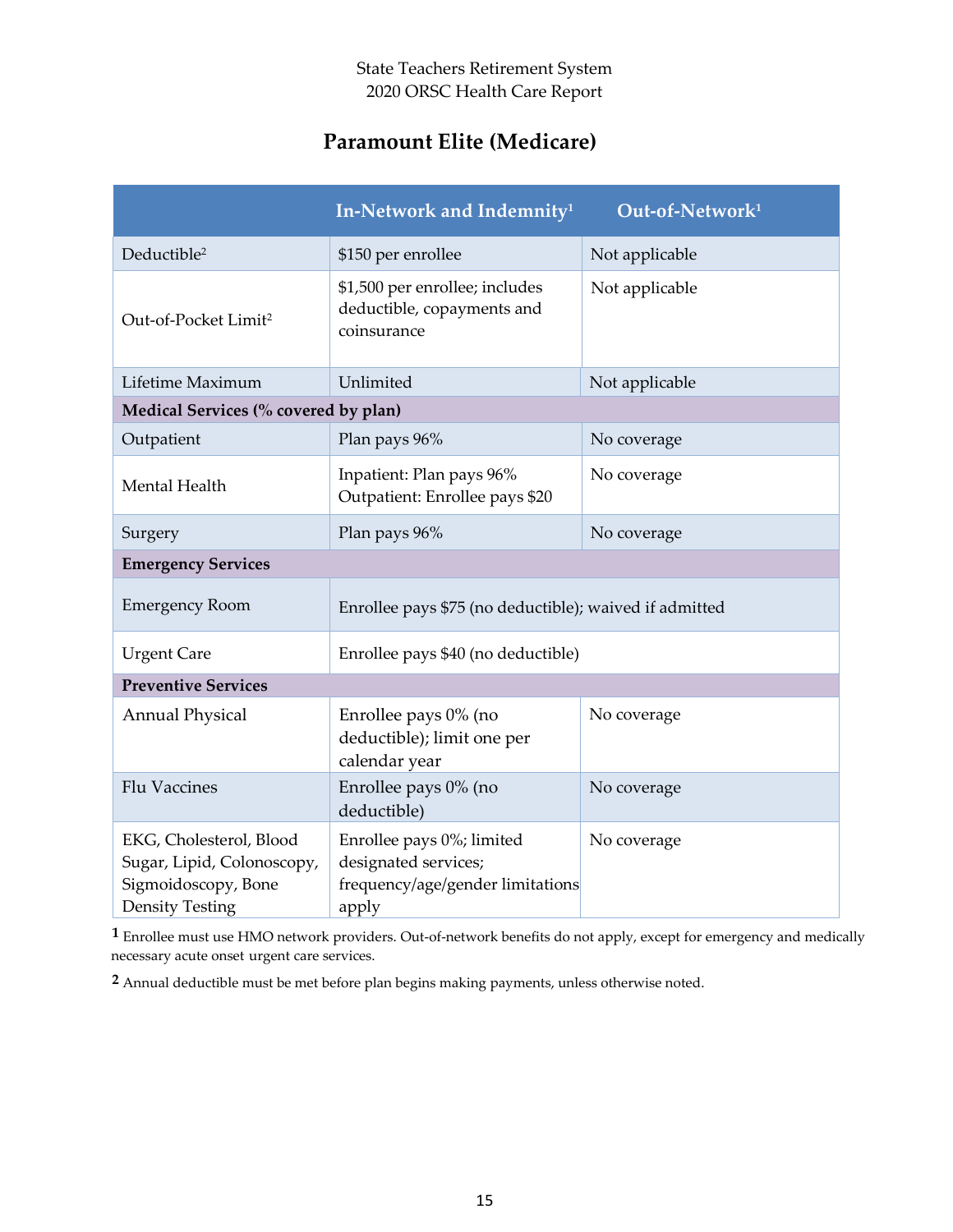# **Medical Mutual Health Care Assistance Plan (Medicare)**

|                                                                                                        | In-Network and Indemnity <sup>1</sup> Out-of-Network <sup>1</sup>                                        |                                                               |  |  |  |  |
|--------------------------------------------------------------------------------------------------------|----------------------------------------------------------------------------------------------------------|---------------------------------------------------------------|--|--|--|--|
| Deductible <sup>2</sup>                                                                                | \$300 per enrollee                                                                                       | \$300 per enrollee                                            |  |  |  |  |
| Out-of-Pocket Limit <sup>2</sup>                                                                       | \$1,100 per enrollee (includes<br>deductible and coinsurance)                                            | \$3,300 per enrollee (includes<br>deductible and coinsurance) |  |  |  |  |
| Lifetime Maximum                                                                                       | Unlimited                                                                                                |                                                               |  |  |  |  |
| Medical Services (% covered by plan)                                                                   |                                                                                                          |                                                               |  |  |  |  |
| Outpatient                                                                                             | Plan pays 80% <sup>3</sup>                                                                               | Plan pays 50% <sup>3</sup>                                    |  |  |  |  |
| Mental Health                                                                                          | Inpatient and Outpatient:<br>Plan pays 80%                                                               | Inpatient and Outpatient:<br>Plan pays 50%                    |  |  |  |  |
| Surgery                                                                                                | Plan pays 80%<br>Plan pays 50%                                                                           |                                                               |  |  |  |  |
| <b>Emergency Services</b>                                                                              |                                                                                                          |                                                               |  |  |  |  |
| <b>Emergency Room</b>                                                                                  | Enrollee pays \$150; waived if admitted                                                                  |                                                               |  |  |  |  |
| <b>Urgent Care</b>                                                                                     | Enrollee pays \$40 then 20% after deductible                                                             |                                                               |  |  |  |  |
| <b>Preventive Services</b>                                                                             |                                                                                                          |                                                               |  |  |  |  |
| <b>Annual Physical</b>                                                                                 | Enrollee pays 0% (no deductible); limit one per calendar year                                            |                                                               |  |  |  |  |
| <b>Flu Vaccines</b>                                                                                    | Enrollee pays 0% (no deductible)                                                                         |                                                               |  |  |  |  |
| EKG, Cholesterol, Blood<br>Sugar, Lipid, Colonoscopy,<br>Sigmoidoscopy, Bone<br><b>Density Testing</b> | Enrollee pays 0% (no deductible); limited designated services;<br>frequency/age/gender limitations apply |                                                               |  |  |  |  |

**1** Indemnity and out-of-network payments are based on allowed/noncontracting provider amounts for medically necessary services as established by the plan administrator. If nonparticipating providers charge in excess of these amounts, the enrollee is responsible for excess charges.

**2** Annual deductible must be met before plan begins making payments, unless otherwise noted. In-network and outof-network accumulations are separate.

**3** Enrollees with Medicare Part B-only must use in-network providers for hospital services to receive maximum claims payment.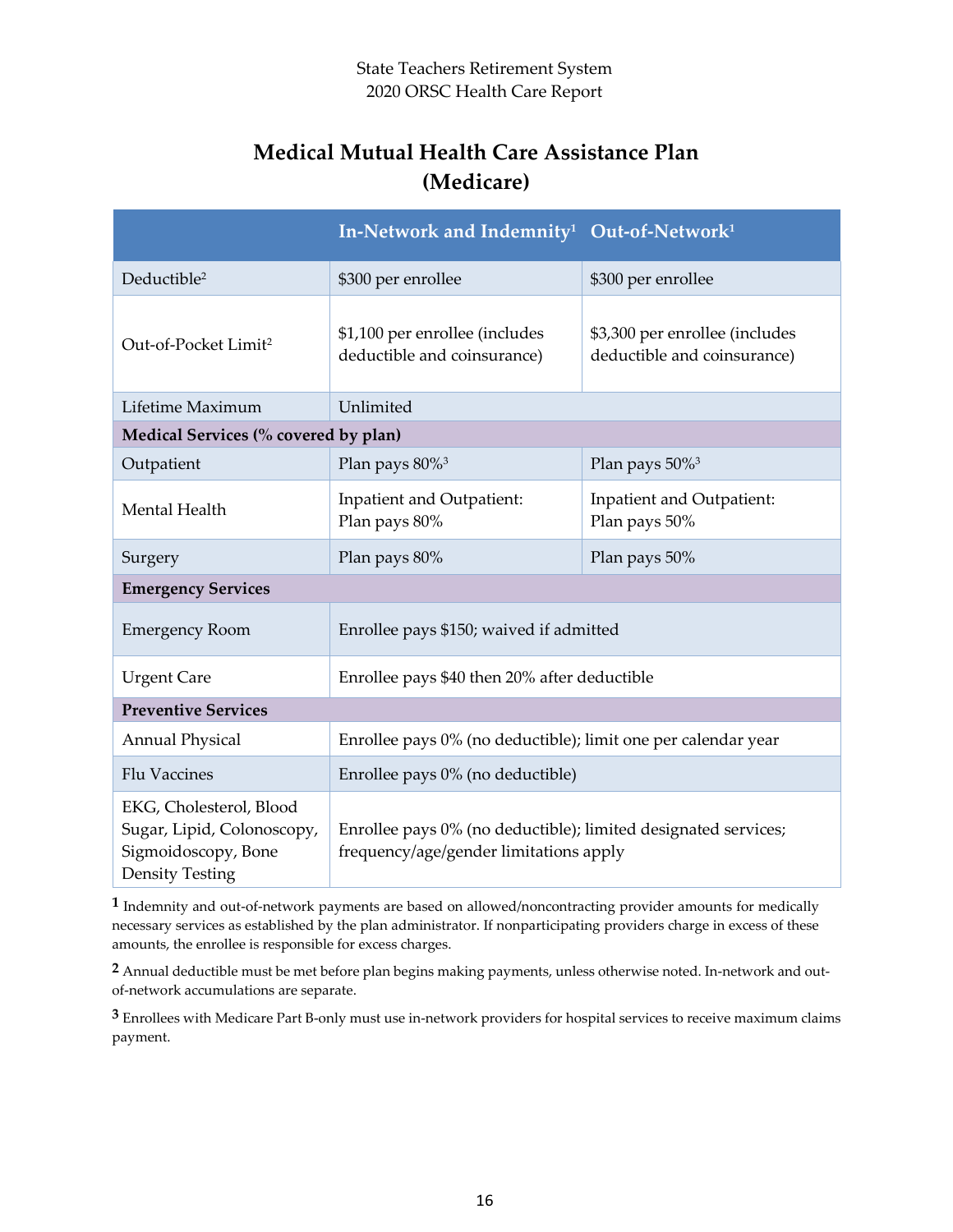# **Express Scripts Prescription Plan (Non-Medicare)**

*For Medical Mutual Basic, Aetna Basic, AultCare PPO and Paramount Health Care*

|                                 | <b>Retail Preferred/Home Delivery</b>                                                                                                                                                                                                           | <b>Retail Non-Preferred</b> |  |  |  |  |
|---------------------------------|-------------------------------------------------------------------------------------------------------------------------------------------------------------------------------------------------------------------------------------------------|-----------------------------|--|--|--|--|
| <b>Annual Deductible</b>        | \$250 per enrollee for covered brand-name drugs, including specialty                                                                                                                                                                            |                             |  |  |  |  |
| Generic                         | <b>Retail:</b> Enrollee pays \$10<br>Home Delivery: Enrollee pays \$9 for Low-<br>Cost Generic Drug Program medications; \$25<br>for all other generic medications                                                                              |                             |  |  |  |  |
| Formulary<br>Covered Brand-Name | <b>Retail:</b> Enrollee pays \$30 after deductible<br>Home Delivery: Enrollee pays \$75 after<br>deductible                                                                                                                                     |                             |  |  |  |  |
| Nonformulary Brand              | Not covered                                                                                                                                                                                                                                     | fee per fill                |  |  |  |  |
| <b>Specialty Drugs</b>          | Enrollee pays the lesser of 13% of the cost or<br>\$450 for supply of 1–31 days, \$900 for supply<br>of 32-60 days and \$1,350 for supply of 61-90<br>days (after deductible)                                                                   |                             |  |  |  |  |
| Maximum Annual<br>Expense       | If an enrollee pays a total of \$5,100 out of pocket in<br>copayments/coinsurance/deductible for generic, covered brand-name<br>and specialty medications, that enrollee pays nothing for covered<br>medications for the remainder of the year. |                             |  |  |  |  |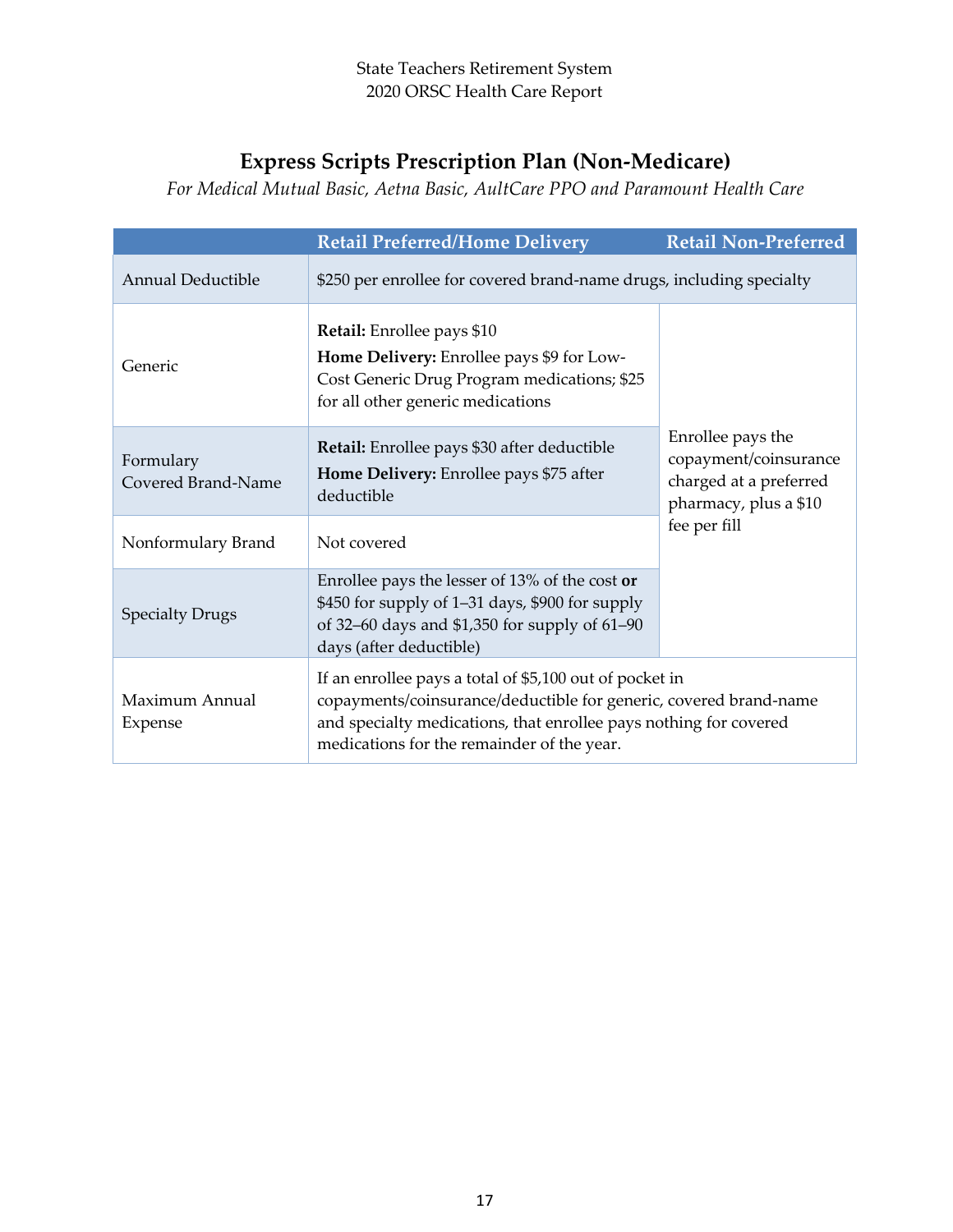# **Express Scripts Prescription Plan (Non-Medicare)**

*For Health Care Assistance Program*

|                                 | <b>Retail Preferred/Home Delivery</b>                                                                                                                                                                    | <b>Retail Non-Preferred</b> |  |  |  |  |
|---------------------------------|----------------------------------------------------------------------------------------------------------------------------------------------------------------------------------------------------------|-----------------------------|--|--|--|--|
| <b>Annual Deductible</b>        | Not applicable                                                                                                                                                                                           |                             |  |  |  |  |
| Generic                         | <b>Retail:</b> Enrollee pays \$5<br>Home Delivery: Enrollee pays \$9 for Low-Cost Generic Drug Program<br>medications; \$10 for all other generic medications                                            |                             |  |  |  |  |
| Formulary<br>Covered Brand-Name | Retail: Enrollee pays \$20<br><b>Home Delivery:</b> Enrollee pays \$40                                                                                                                                   |                             |  |  |  |  |
| Nonformulary Brand              | Not covered                                                                                                                                                                                              |                             |  |  |  |  |
| <b>Specialty Drugs</b>          | <b>Retail:</b> Enrollee pays \$20<br>Home Delivery: Enrollee pays \$40                                                                                                                                   |                             |  |  |  |  |
| Maximum Annual<br>Expense       | If an enrollee pays a total of \$500 out of pocket in copayments for generic<br>and covered brand-name medications, that enrollee pays nothing for<br>covered medications for the remainder of the year. |                             |  |  |  |  |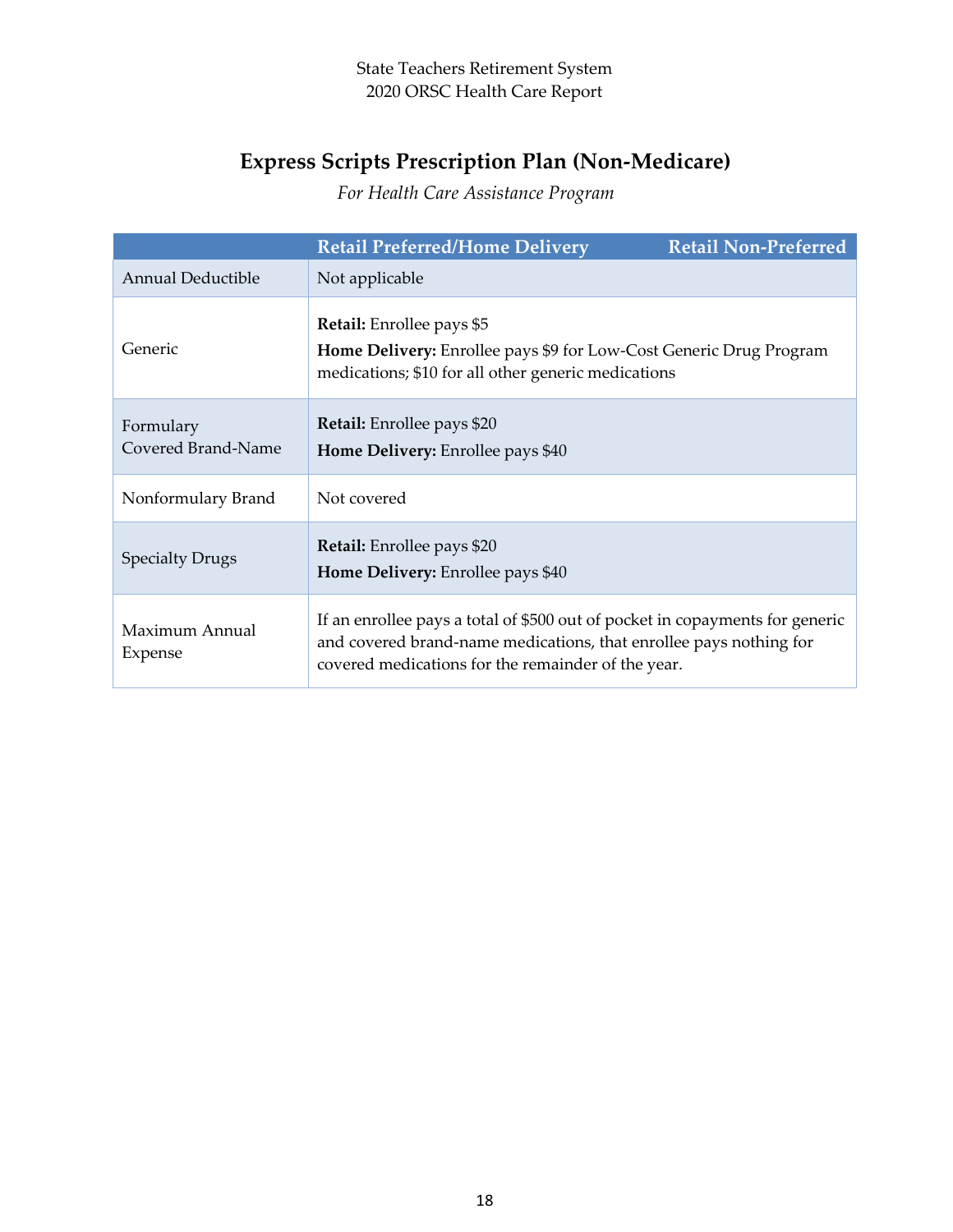# **Express Scripts Medicare Part D Prescription Plan (Medicare)**

*For Aetna Medicare Plan, Medical Mutual Basic, AultCare PrimeTime & PPO and Paramount Elite*

|                                 | <b>Retail Preferred/Home Delivery</b>                                                                                                                                                                                                           |                                       |  |  |  |  |  |
|---------------------------------|-------------------------------------------------------------------------------------------------------------------------------------------------------------------------------------------------------------------------------------------------|---------------------------------------|--|--|--|--|--|
| Annual Deductible               | \$250 per enrollee for covered brand-name drugs, including specialty                                                                                                                                                                            |                                       |  |  |  |  |  |
| Generic                         | <b>Retail:</b> Enrollee pays \$10<br>Home Delivery: Enrollee pays \$9 for Low-<br>Cost Generic Drug Program medications; \$25<br>for all other generic medications                                                                              |                                       |  |  |  |  |  |
| Formulary<br>Covered Brand-Name | Retail: Enrollee pays \$30 after deductible<br>Home Delivery: Enrollee pays \$75 after<br>deductible                                                                                                                                            |                                       |  |  |  |  |  |
| Nonformulary Brand              | Not covered                                                                                                                                                                                                                                     | pharmacy, plus a \$10<br>fee per fill |  |  |  |  |  |
| <b>Specialty Drugs</b>          | Enrollee pays the lesser of $13\%$ of the cost or<br>\$450 for supply of 1–31 days, \$900 for supply<br>of 32-60 days and \$1,350 for supply of 61-90<br>days (after deductible)                                                                |                                       |  |  |  |  |  |
| Maximum Annual<br>Expense       | If an enrollee pays a total of \$6,350 out of pocket in<br>copayments/coinsurance/deductible for generic, covered brand-name<br>and specialty medications, that enrollee pays nothing for covered<br>medications for the remainder of the year. |                                       |  |  |  |  |  |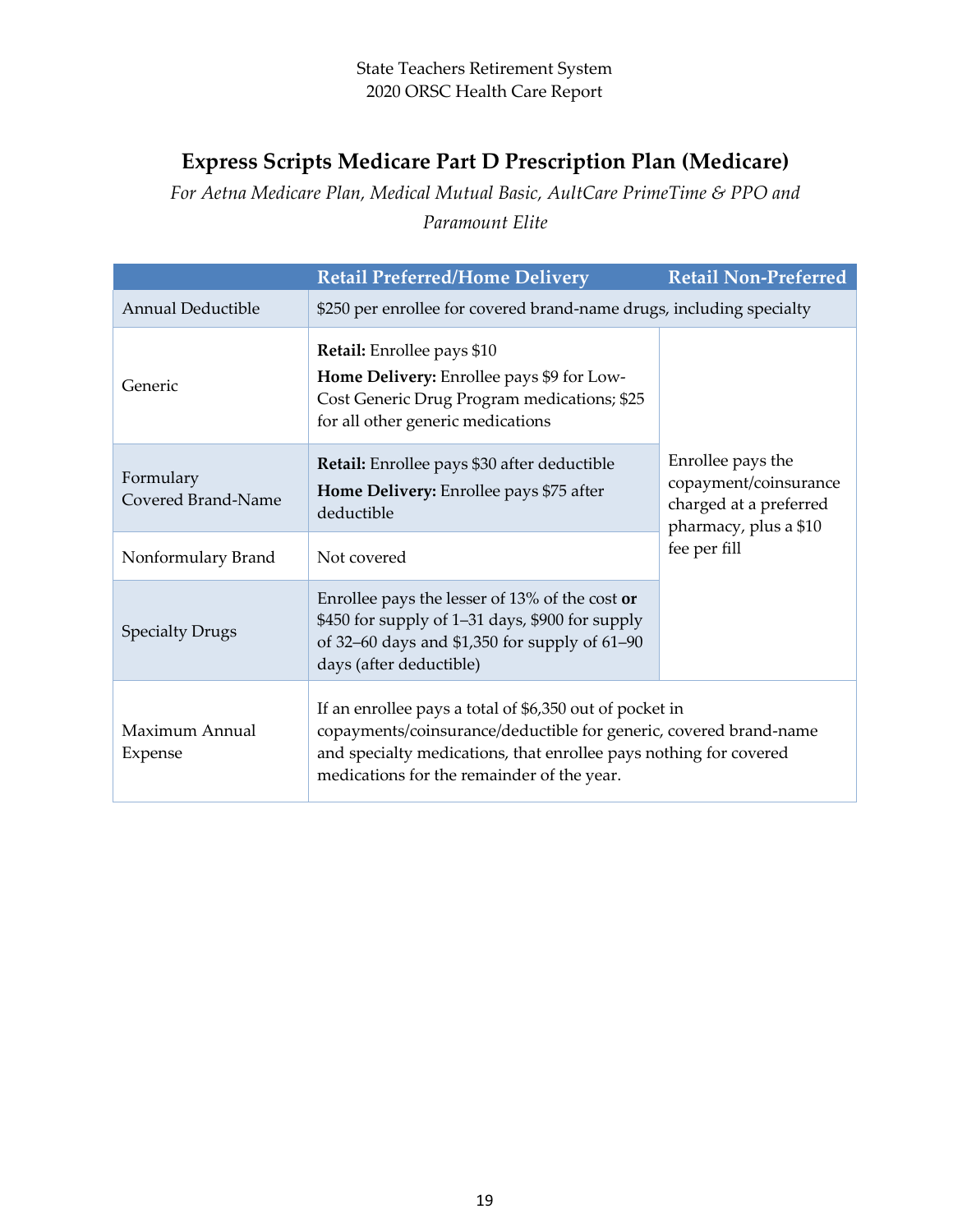# **Express Scripts Medicare Part D Prescription Plan (Medicare)**

*For Health Care Assistance Program*

|                                 | <b>Retail Preferred/Home Delivery</b>                                                                                                                                                                    | <b>Retail Non-Preferred</b> |  |  |  |
|---------------------------------|----------------------------------------------------------------------------------------------------------------------------------------------------------------------------------------------------------|-----------------------------|--|--|--|
| <b>Annual Deductible</b>        | Not applicable                                                                                                                                                                                           |                             |  |  |  |
| Generic                         | <b>Retail:</b> Enrollee pays \$5<br>Home Delivery: Enrollee pays \$9 for Low-Cost Generic Drug Program<br>medications; \$10 for all other generic medications                                            |                             |  |  |  |
| Formulary<br>Covered Brand-Name | <b>Retail:</b> Enrollee pays \$20<br>Home Delivery: Enrollee pays \$40                                                                                                                                   |                             |  |  |  |
| Nonformulary Brand              | Not covered                                                                                                                                                                                              |                             |  |  |  |
| <b>Specialty Drugs</b>          | Retail: Enrollee pays \$20<br>Home Delivery: Enrollee pays \$40                                                                                                                                          |                             |  |  |  |
| Maximum Annual<br>Expense       | If an enrollee pays a total of \$500 out of pocket in copayments for generic<br>and covered brand-name medications, that enrollee pays nothing for<br>covered medications for the remainder of the year. |                             |  |  |  |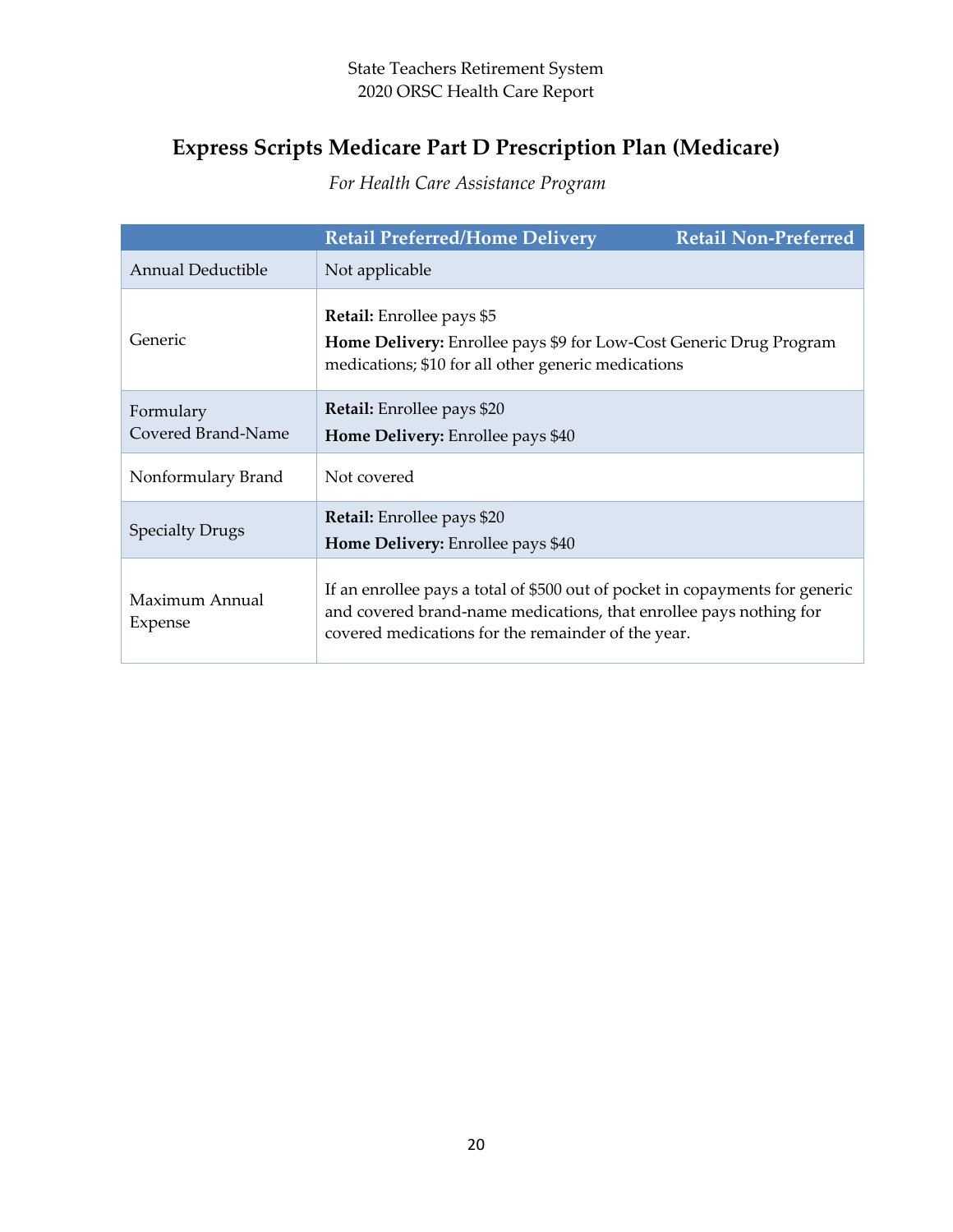## **Health Care Future – Fiscal Year 2021**

The STRS Ohio Health Care Program is in solid financial position. As of June 30, 2020, the program is 182% funded, meaning there is, if all actuarial assumptions are met, long-term solvency for all current retirees and STRS Ohio members upon retirement. The current subsidy strategy calls for pre-Medicare subsidies to be frozen at 2021 levels and for Medicare subsidy increases to be capped at the lesser of 6% or the actual trend. In addition, retirees enrolled in the STRS Ohio Health Care Program and Medicare Part B, receive \$29.90 per month as partial premium reimbursement.

Due to the strong funding level, the Retirement Board will continue evaluating possible changes to the program for implementation Jan. 1, 2022. For 2021, the Board voted to allow some level of inflation protection for the pre-Medicare subsidy when the prior year's actual costs are below what was actuarily projected. The Board also voted to continue the \$29.90 monthly Medicare Part B partial premium reimbursement indefinitely instead of ending Dec. 31, 2020.

A significant contributor to the solid funding status has been the increasing level of federal government reimbursements resulting from operating a Medicare Advantage and Prescription Part D (MAPD) program and the increasing level of formulary drug rebates. STRS Ohio recognizes these payments are not guaranteed and are subject to significant volatility. Additionally, the system recognizes the investment return volatility associated with the current asset mix. It is also important to note that employer contributions to the Health Care Fund stopped beginning July 1, 2014. As a result of potential funding volatility and lack of employer contributions, any benefit changes are likely to be gradual.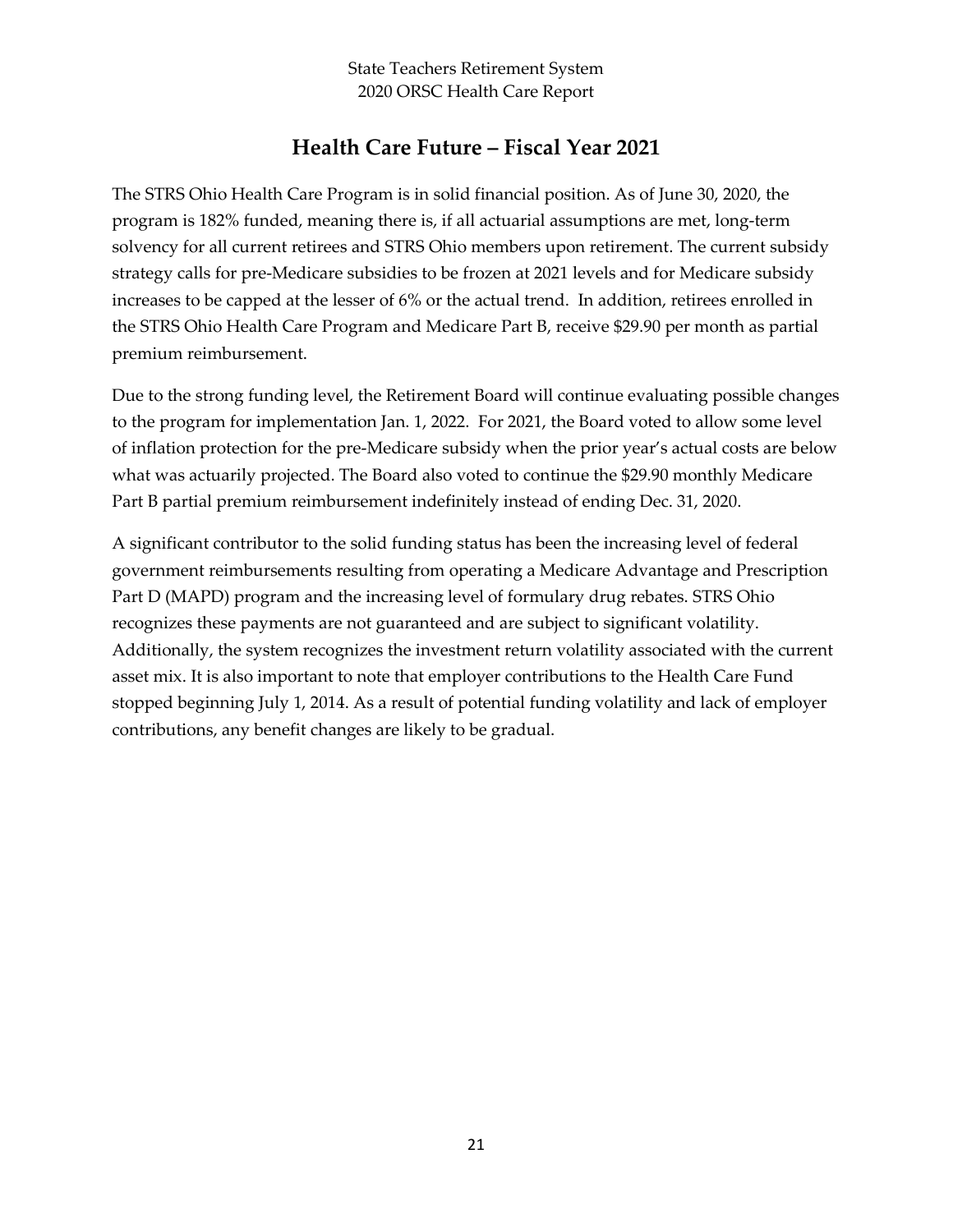## **Supplementary Statutory Requirements**

The following is provided in accordance with the requirements of Revised Code section 3307.51(E)

#### **(1) A description of the statutory authority for the benefits provided:**

Ohio Revised Code, section 3307.39, states:

The state teachers retirement board may enter into an agreement with insurance companies, health insuring corporations, or government agencies authorized to do business in the state for issuance of a policy or contract of health, medical, hospital, or surgical coverage, or any combination thereof, for those individuals receiving, under the STRS defined benefit plan, service retirement or a disability or survivor benefit who subscribe to the plan. Notwithstanding any other provision of this chapter, the policy or contract may also include coverage for any eligible individual's spouse and dependent children as the board considers appropriate.

The board may contract for coverage on the basis of part or all of the cost of the coverage to be paid from appropriate funds of the state teachers retirement system. The cost paid from the funds of the system shall be included in the employer's contribution rate provided by section [3307.28](http://codes.ohio.gov/orc/3307.28) of the Revised Code.

Ohio Revised Code section 3307.39, also states "the board may make a monthly payment to each recipient of service retirement, or a disability or survivor benefit under the STRS defined benefit plan who is enrolled in coverage under part B of the Medicare program established under Title XVIII of "The Social Security Amendments of 1965," 79 Stat. 301 (1965), 42 U.S.C.A. 1395j, as amended."

#### **(2) A summary of coverage for 2020:**

A summary of the coverage for calendar year 2020 is provided on pages 6 through 20 in the attached ORSC Health Care Report.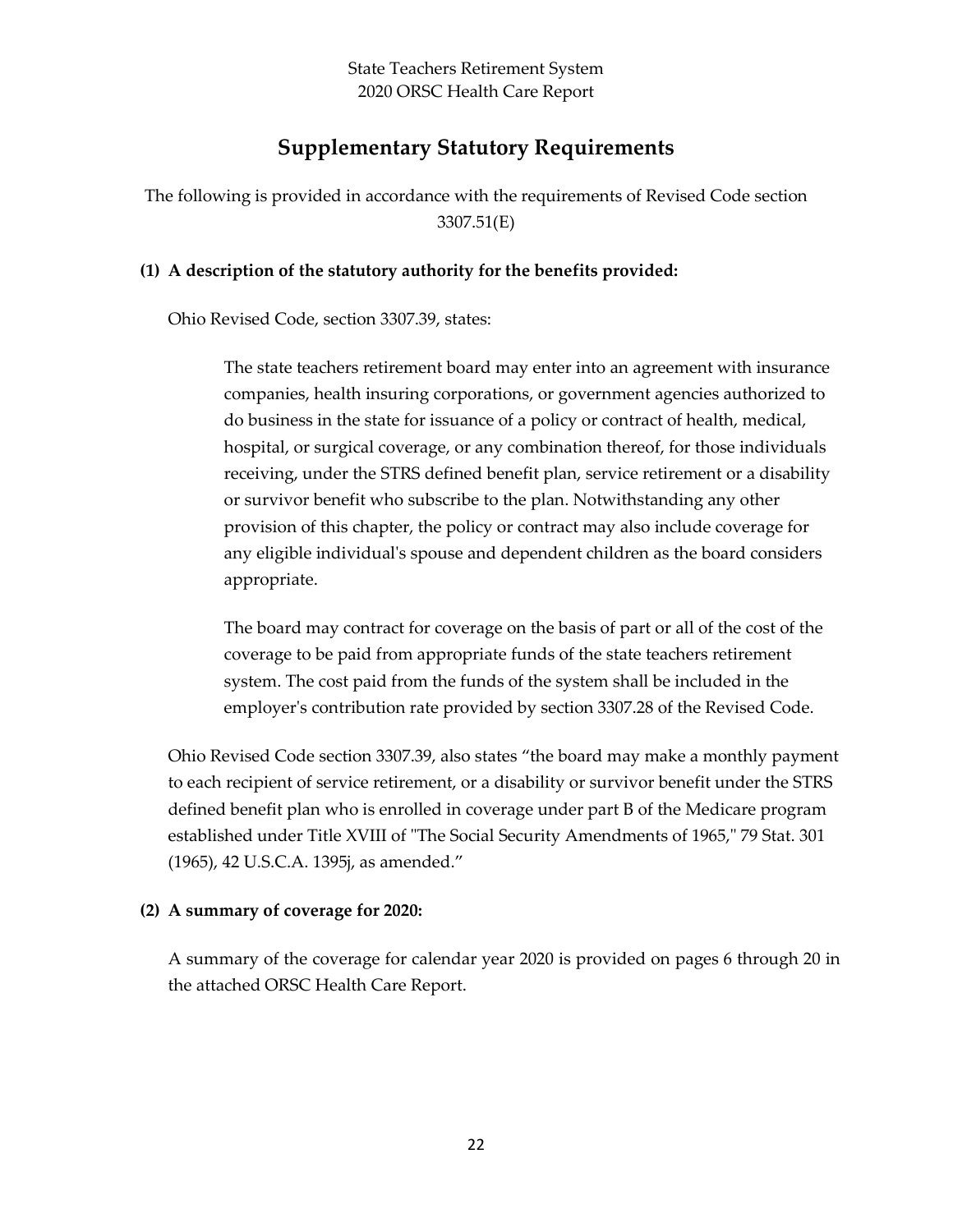### **(3) A summary of the eligibility requirements for the benefits:**

In general, service retirees are required to have 15 years of qualified service credit to be eligible for the STRS Ohio Health Care Program, and eligibility is extended to disability recipients and some survivor annuitants and survivor benefit recipients.

More details on eligibility requirements for the STRS Ohio Health Care Program are provided in Attachment A on pages 26 and 28.

### **(4) A statement of the number of participants eligible for the benefits:**

As of June 1, 2020, there were 143,891 benefit recipients eligible to participate in the STRS Ohio Health Care Program.

### **(5) A description of the accounting, asset valuation, and funding method used to provide the benefits:**

The Retirement Board has established a Health Care Fund within the Employers' Trust Fund from which health care benefits are paid. For the fiscal year ended June 30, 2020, the Board continued to allocate 0% of covered payroll to the Health Care Fund. Assets in the Health Care Fund are reported at fair value, and investment earnings are credited at the market rates of return earned by the total pool of STRS Ohio investments.

The Actuarially Determined Contribution (ADC) is calculated as the normal cost determined under the Entry Age Normal Actuarial Cost Method, plus the amortization of the unfunded actuarial liability over a 30-year open level percent of pay, plus anticipated administrative expenses. Currently, the ADC is negative and is projected to remain negative, thus the employer is not expected to make any future contributions to the Health Fund.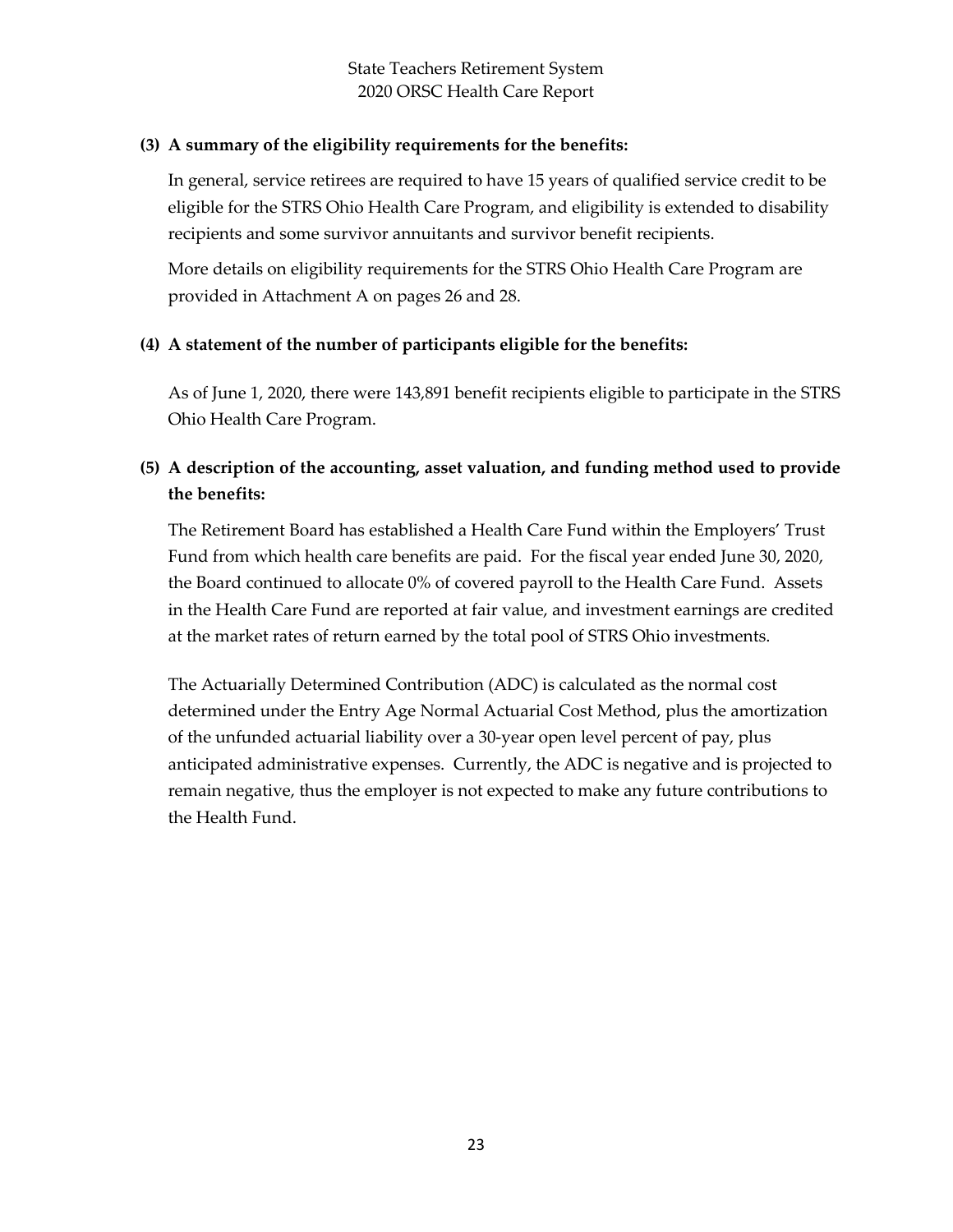## **(6) A statement of the net assets available for the provision of the benefits as of the last day of the fiscal year:**

| <b>Post-Employment Health Care</b>                    |              |
|-------------------------------------------------------|--------------|
| <b>Statement of Fiduciary Net Position</b>            |              |
| As of June 30, 2020                                   |              |
| (In Thousands)                                        |              |
| Assets:                                               |              |
| Cash and short-term investments                       | \$<br>97,766 |
| Receivables:                                          |              |
| Accrued interest and dividends                        | 12,197       |
| Securities sold                                       | 7,279        |
| Medical benefits receivable                           | 23,291       |
| <b>Total receivables</b>                              | 42,767       |
| Investments, at fair value:                           |              |
| Fixed income                                          | 778,2291     |
| Domestic equities                                     | 1,054,728    |
| <b>International Equities</b>                         | 855,940      |
| Real estate                                           | 484,506      |
| Alternative investments                               | 734,775      |
| Total investments                                     | 3,908,240    |
| Invested securities lending collateral                | 18,238       |
| <b>Total assets</b>                                   | 4,067,011    |
| Liabilities:                                          |              |
| Securities purchased and other investment liabilities | 10,419       |
| Debt on real estate investments                       | 108,840      |
| Accrued expenses and other liabilities                | 1,728        |
| Medical benefits payable                              | 30,498       |
| Obligations under securities lending program          | 18,230       |
| <b>Total liabilities</b>                              | 169,715      |
| Fiduciary net position restricted for post-employment |              |
| health care coverage:                                 | \$3,897,296  |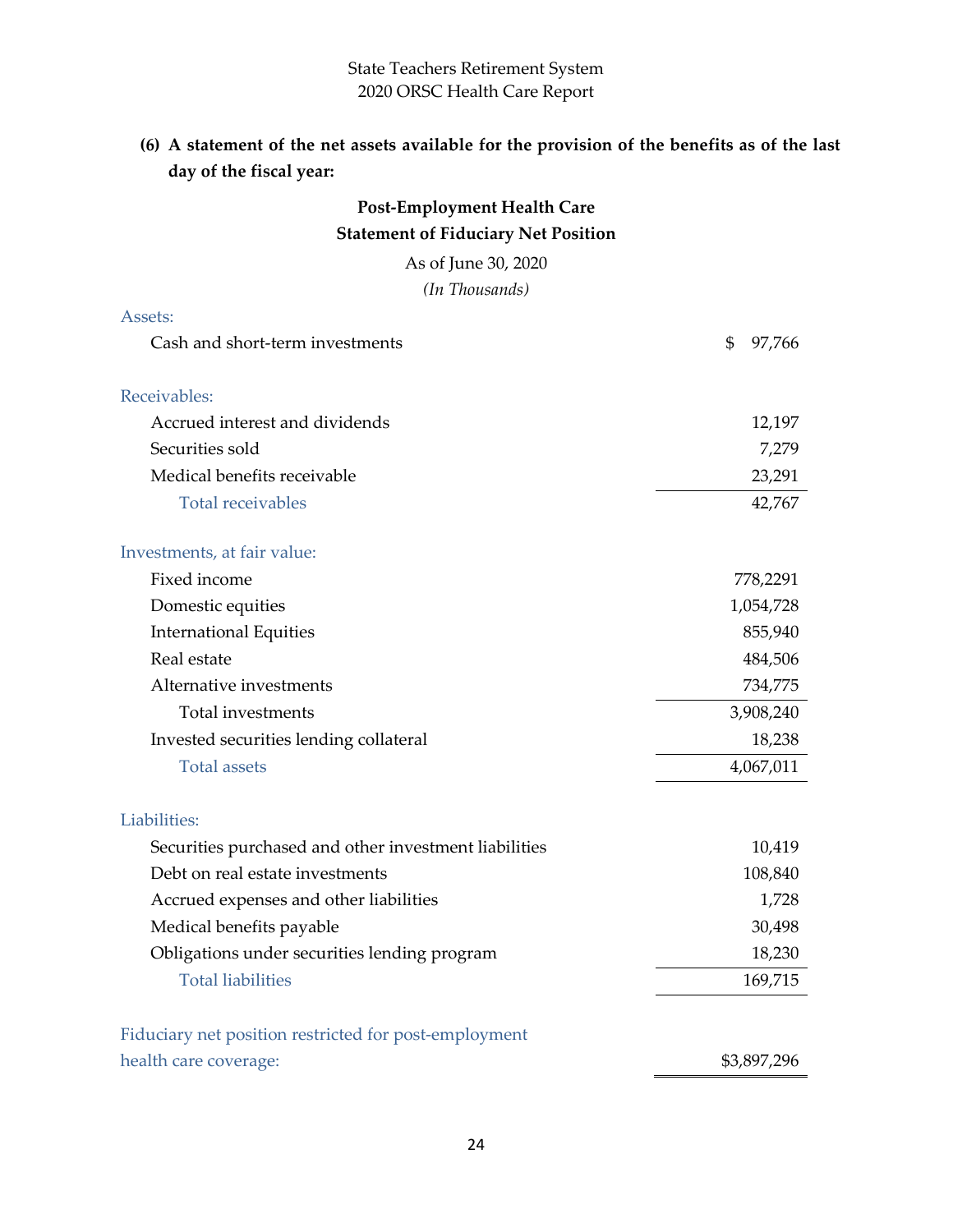**(7) A statement of any changes in the net assets available for the provision of benefits, including participant and employer contributions, net investment income, administrative expenses, and benefits provided to participants, as of the last day of the fiscal year:**

## **Post-Employment Health Care Statement of Changes in Fiduciary Net Position**

As of June 30, 2020 *(In Thousands)*

#### Additions:

| Contributions:                                        |             |
|-------------------------------------------------------|-------------|
| Employer                                              | \$<br>0     |
| Government reimbursements                             | 81,876      |
| Benefit recipient health care premiums                | 295,779     |
| Total contributions                                   | 377,655     |
| Investment income from investing activities:          |             |
| Net appreciation in fair value of investments         | 78,328      |
| Interest                                              | 23,747      |
| Dividends                                             | 42,475      |
| Real estate income                                    | 9,142       |
| Investment income                                     | 153,692     |
| Less internal investment expenses                     | (2,022)     |
| Less external asset management fees                   | (11, 710)   |
| Net income from investing activities                  | 139,960     |
| Securities lending income                             | 377         |
| Securities lending expenses                           | (37)        |
| Net income from securities lending activities         | 340         |
| Net investment income                                 | 140,300     |
| <b>Total additions</b>                                | 517,955     |
| Deductions:                                           |             |
| Health care benefits                                  | 490,559     |
| Administrative expenses                               | 2,258       |
| <b>Total deductions</b>                               | 492,817     |
| Net increase in net position                          | 25,138      |
| Fiduciary net position restricted for post-employment |             |
| health care coverage:                                 |             |
| Beginning of year                                     | 3,872,158   |
| End of year                                           | \$3,897,296 |
|                                                       |             |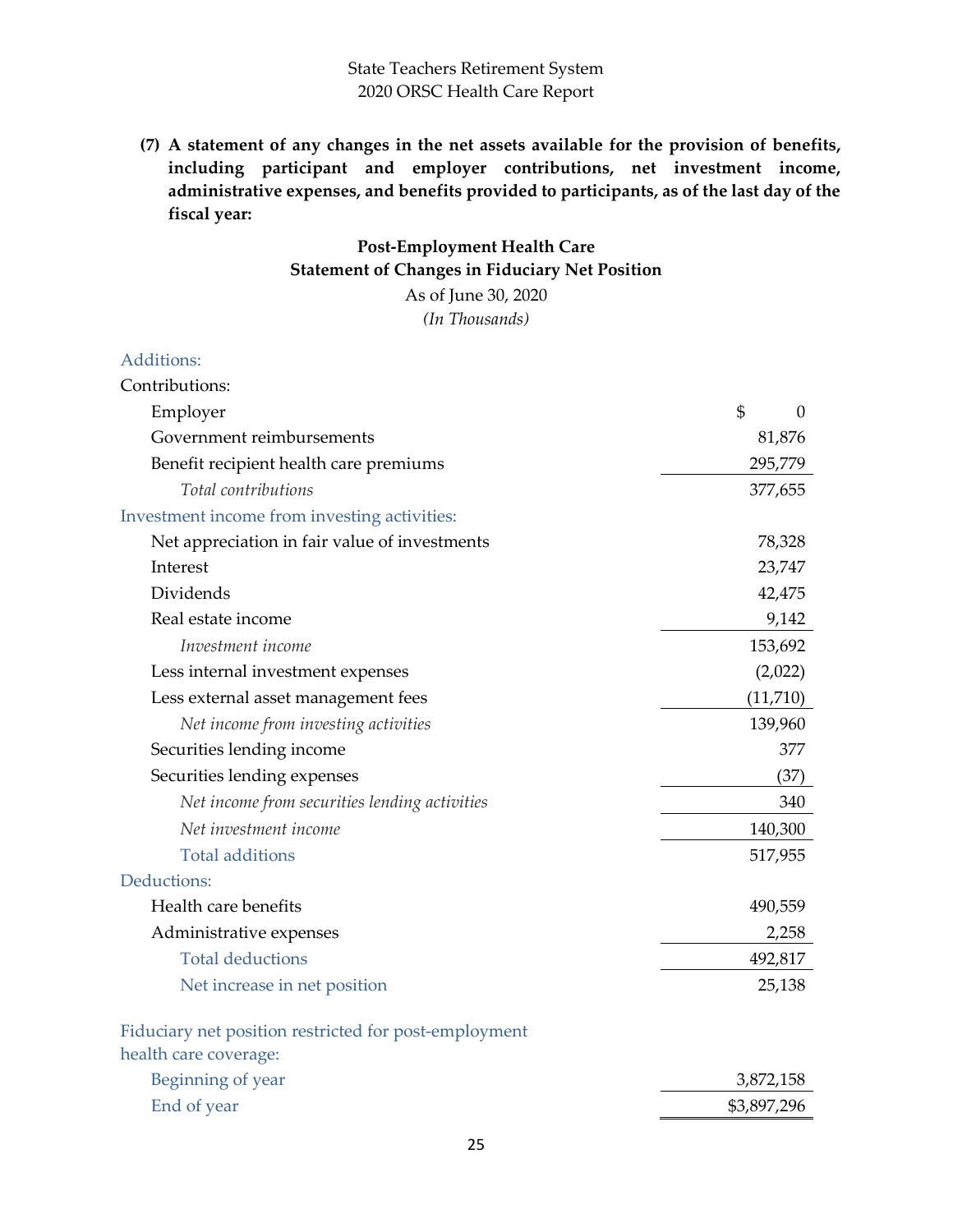**(8) For the last six consecutive fiscal years, a schedule of the net assets available for the benefits, the annual cost of benefits, administrative expenses incurred, and annual employer contributions allocated for the provision of benefits:**

### **Six-Year History**

Fiscal Year Ended (in Thousands)

|                                                         |                | 2020           |                | 2019           |                | 2018      |                | 2017       |                | 2016      |                | 2015      |
|---------------------------------------------------------|----------------|----------------|----------------|----------------|----------------|-----------|----------------|------------|----------------|-----------|----------------|-----------|
| <b>Employer contributions</b>                           | \$             | $\overline{0}$ | $\mathfrak{S}$ | $\overline{0}$ | $\mathfrak{S}$ | $\theta$  | \$             | $\theta$   | $\mathfrak{S}$ | $\theta$  | $\mathfrak{S}$ | $\theta$  |
| Government<br>reimbursements                            | \$             | 81,876 \$      |                | 84,789         | $\mathfrak{S}$ | 107,197   | \$             | 79,357     | $\mathfrak s$  | 58,812    | - \$           | 61,127    |
| Benefit recipient premiums                              | \$             | 295,779 \$     |                | 312,841        | \$             | 329,305   | \$             | 339,056    | -\$            | 339,927   | \$             | 306,569   |
| Net investment income                                   | \$             | 140,300 \$     |                | 244,700        | \$             | 328,965   | $\mathfrak{S}$ | 440,197    | - \$           | 17,001    | \$             | 180,566   |
| <b>Health care benefits</b>                             | \$             | 490,559 \$     |                | 489,169        | $\mathfrak{S}$ | 517,470   | $\mathfrak{S}$ | 565,962 \$ |                | 676,993   | \$             | 672,615   |
| Administrative expenses                                 | \$             | $2,258$ \$     |                | 2,352          | \$             | 2,427     | -\$            | 2,497      | \$             | 2,655     | \$             | 2,569     |
| <b>Fiduciary net position</b><br>available for benefits | $\mathbb{S}^-$ | 3,897,296      | $\mathfrak{S}$ | 3,872,158      | $\mathfrak{S}$ | 3,721,349 | $\mathfrak{S}$ | 3,475,779  | $\mathfrak{S}$ | 3,185,628 | \$             | 3,449,536 |

**(9) A description of any significant changes that affect the comparability of the report required under this division:**

There were no significant changes that affect the comparability of the report provided herein.

**(10) A statement of the amount paid under division (B) of section 3307.39 of the Revised Code:**

In 2019 and 2020, STRS Ohio reimbursed benefit recipients who were enrolled in an STRS Ohio health care plan and Medicare Part B \$29.90 per month toward their total Medicare Part B premium. In 2021, the Medicare Part B premium reimbursement will continue at \$29.90 per month for these benefit recipients.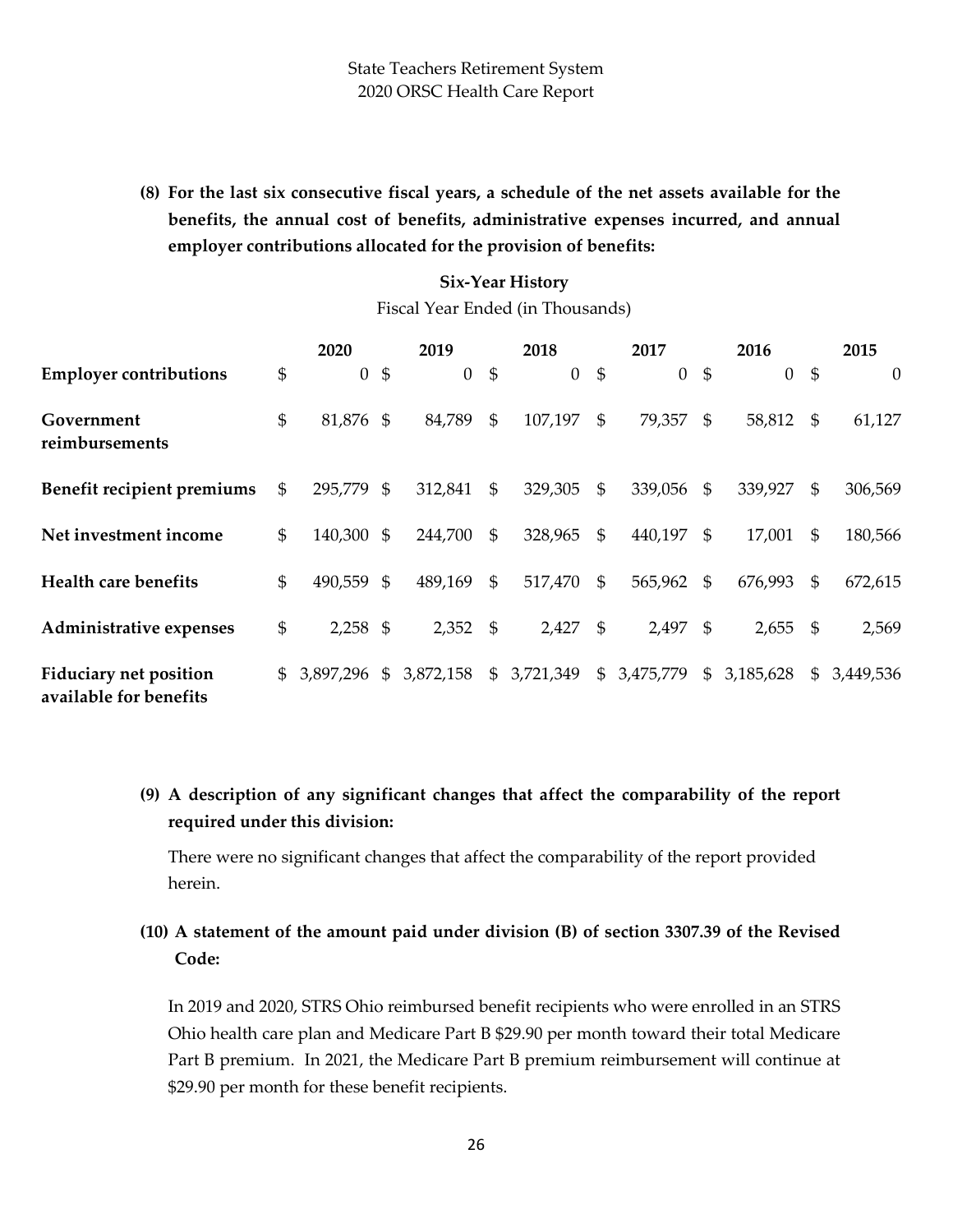### **Attachment A – Summary of STRS Ohio Eligibility Requirements for the Benefits**

#### **[3307:1-11-03 Health care services -](http://codes.ohio.gov/oac/3307:1-11-03v1) medical plan.**

(A) Eligibility

The following individuals shall be eligible to participate in a medical plan offered by the retirement system:

(1) A service retiree with an effective benefit date:

(a) Before January 1, 2004; or

(b) Between January 1, 2004 and July 1, 2023 and the benefit is based on fifteen or more years of total service credit; or

(c) After July 1, 2023 and the benefit is based on twenty or more years of total service credit.

(2) A service retiree who began receiving service retirement benefits with no break in monthly benefits following the termination of disability benefits, with a disability effective benefit date:

(a) Before January 1, 2004; or

(b) Between January 1, 2004 and July 1, 2023 and the service retiree benefit is based on fifteen or more years of total service credit; or

(c) After July 1, 2023 and the service retiree benefit is based on twenty or more years of total service credit.

(3) A disability benefit recipient.

(4) A survivor annuitant.

(5) A survivor benefit recipient under division (C)(1) of section [3307.66](http://codes.ohio.gov/orc/3307.66) of the Revised Code who was eligible for coverage as a dependent at the time of the member's or disability benefit recipient's death where the effective date of survivor benefits or the effective date of disability benefits of the deceased member is:

(a) Before January 1, 2004; or